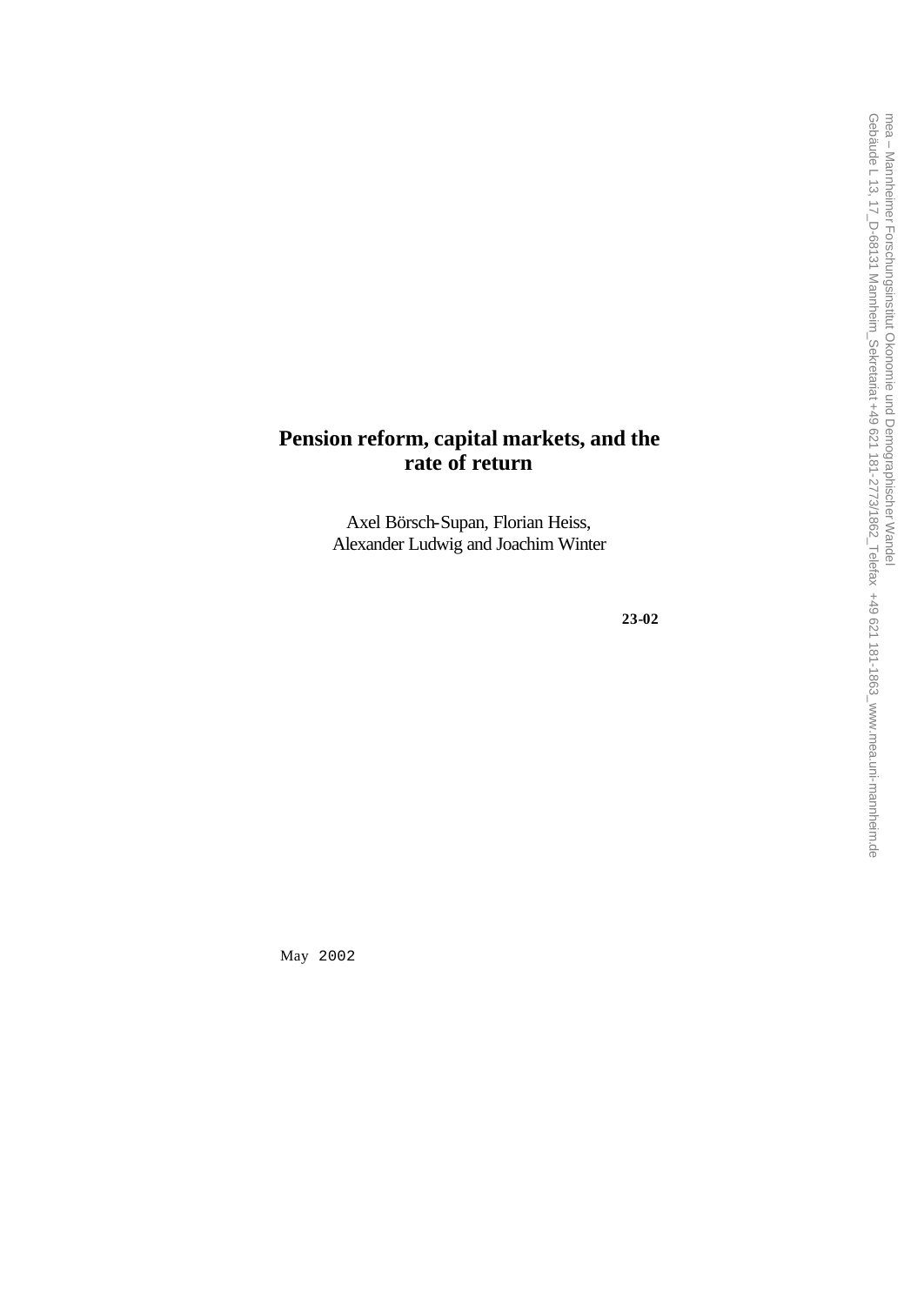# **Pension reform, capital markets, and the rate of return**

**Axel Börsch-Supan\*,\*\*, Florian Heiss\* , Alexander Ludwig\* , and Joachim Winter\***

\* Mannheim Research Institute for the Economics of Aging (MEA), University of Mannheim \*\* National Bureau for Economic Research (NBER), Washington, DC

> **First version:** May 2000 **This revision:** May 2002

**Abstract:** This paper discusses the consequences of population aging and a fundamental pension reform – that is, a shift towards more pre-funding – for capital markets in Germany. We use a stylized closed-economy, overlapping-generations model to compare the effects of the recent German pension reform with those of a more decisive reform that would freeze the current pay-as-you-go contribution rate and thus result in a larger funded component of the pension system. We predict rates of return to capital under both reform scenarios over a long horizon, taking demographic projections as given. Our main finding is that the future decrease in the rate of return is much smaller than often claimed in the public debate. Our simulations show that the capital stock will decrease once the baby boom generations enter retirement even if there were no fundamental pension reform. The corresponding decrease in the rate of return, the direct effect of population aging, is around 0.7 percentage points. While the capital market effects of the recent German pension reform are marginal, the rate of return to capital would decrease by an additional 0.5 percentage points under the more decisive reform proposal.

**Keywords:** aging; pension reform; rates of return **JEL classification:** E27; H55; J11

This paper is a substantial revision of a paper presented at the workshop "Reforming Old-Age Pension Systems" of the Herbert-Giersch-Stiftung at Schloß Wendgräben, May 25-26, 2000. We thank Alan Auerbach, Melanie Lührmann, Reinhold Schnabel, Gerhard Schwödiauer, Jan Walliser, and two anonymous referees for helpful comments and discussions, and Hendrik Engelmann-Pilgers for excellent research assistance. This research was supported by the Volkswagenstiftung, the Deutsche Forschungsgemeinschaft (DFG), and the Gesamtverband der Deutschen Versicherungswirtschaft (GDV).

*Corresponding author:* Dr. Joachim Winter

Mannheim Research Institute for the Economics of Aging (MEA) University of Mannheim D-68131 Mannheim E-mail: winter@uni-mannheim.de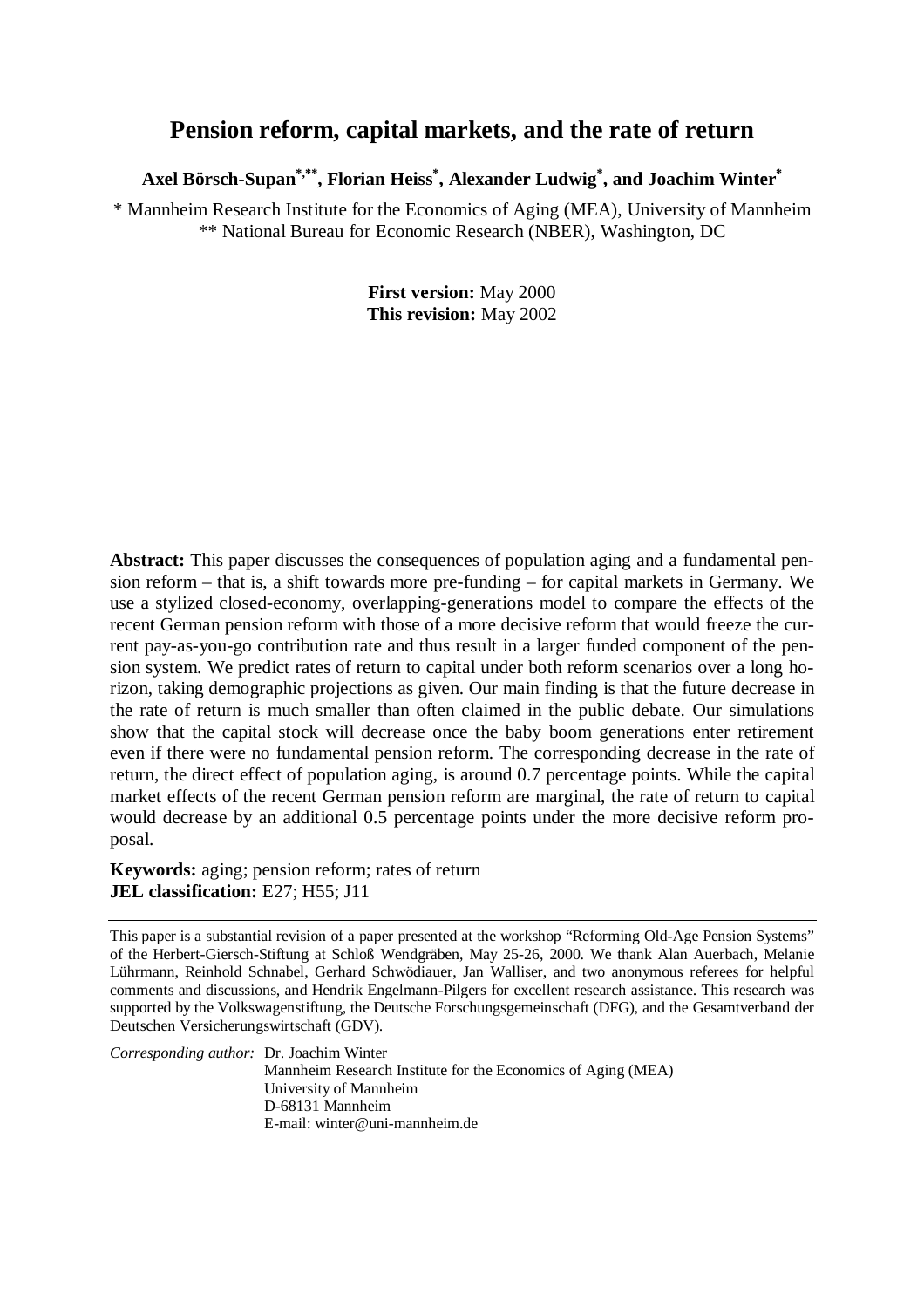# **1. Introduction**

 $\overline{a}$ 

Germany is moving towards a multi-pillar pension system. Most economists and politicians have accepted, some reluctantly, that the pressures on the pure pay-as-you-go system caused by population aging must be alleviated by introducing a pre-funded component. The pension reform enacted in 2001, sometimes referred to as the "Riester reform" in the public debate, is an important step in that direction. Until the year 2000, pension reforms in Germany have been of the parametric type, changing some features of the pay-as-you-go pension system, but avoiding more radical measures. Germany's 2001 pension reform is more fundamental because for the first time after the pay-as-you-go-system was introduced in  $1957<sup>1</sup>$ , a funded component has officially been added to the public pension system.<sup>2</sup>

There is no need to repeat the arguments for (and against) fundamental pension reform. The interested reader is referred to Raffelhüschen (1993), Buslei and Kraus (1996), Börsch-Supan (1998, 2000, 2002), Wissenschaftlicher Beirat (1998), Sinn (1999) and Rürup (2000) for different perspectives on the pension crisis in Germany and alternative reform proposals. This paper concentrates on an important aspect of pension reform that has gained attention relatively late in the pension reform debate in Germany, namely, the capital market effects of population aging and of a pension reform that involves a shift towards more pre-funding.<sup>3</sup>

Population aging has incisive macroeconomic effects which in turn determine capital market outcomes. Labor supply will be relatively scarce, whereas capital will be relatively abundant. This will drive up wages relative to the rate of return to capital, reducing households' incentive to save if the interest elasticity of saving is positive. In addition, some fraction of the capital stock may become obsolete due to the shrinking labor force and diminishing returns to scale, making the accumulation of capital even less attractive. In general, these mechanisms should eventually result in a declining rate of return to capital. An alternative interpretation is that once the baby-boom generations retire around the year 2030, they start consuming out of their retirement savings; this will result in capital market outflows, and via declining prices for financial assets the rate of return will decrease. This is the so-called "asset market melt-

<sup>&</sup>lt;sup>1</sup> When the public pension system was enacted by Bismarck in 1889, it was fully funded. A partial pay-as-yougo system was introduced in 1957, and once the system's funds were depleted in 1969, the system became purely pay-as-you-go.

 $2^2$  Schnabel (2001) contains a brief description of the main features of the reform.

 $3$  This paper is a substantially revised version of Börsch-Supan et al. (2000).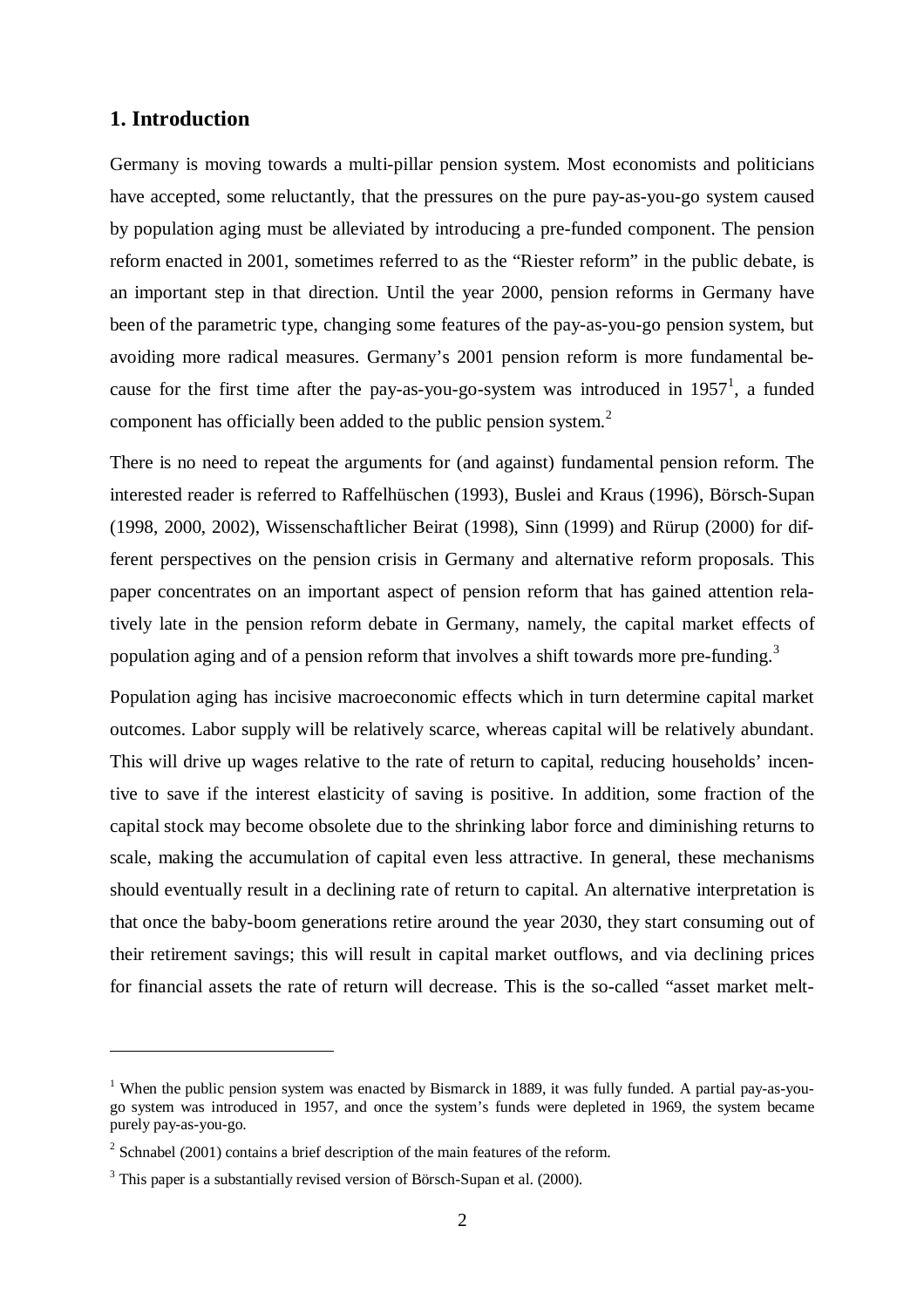down hypothesis", see Poterba (2001) for a review. Worries about declining rates of return are also expressed in the public debate about fundamental pension reform.

To address these concerns, we use a stylized overlapping generations model of pension reform to calculate the rate of return to capital over a long horizon, using demographic projections by Birg and Börsch-Supan (1999) and alternative scenarios. Based on these demographic projections, we compute the size of the aggregate labor force and analyze the economic consequences of two pension reform schemes. As a benchmark, we model the pure PAYG pension system as it was in place before the 2001 reform and compare the results under this counterfactual system to both the "Riester" reform of 2001 and a more decisive reform proposal, the "freezing reform" as suggested in Börsch-Supan (2002). In our benchmark population and labor force scenario, the comprehensive (or equilibrium) contribution rate would increase from currently 28 percent to about 42 percent without a fundamental pension reform.<sup>4</sup> In contrast, the 2001 reform is projected to result in a reduction of the contribution rate relative to the pure PAYG system of about 2.7 percentage points in 2050. The Riester reform will therefore alleviate, but not solve the financing problems of the German pension system.

The more radical freezing reform scheme assumes that the contribution rate to the public pension system remains fixed ("frozen") at its current level in order to insure the long-term viability of a reduced pay-as-you-go system. Under such a scheme, the replacement rate has to drop by more than projected by the government for its current reform. This implies also that households will need to save more for retirement than anticipated by government projections.

Once the large baby-boom generations retire, they start to consume out of their accumulated retirement savings. Our simulations show quite substantial decreases in the aggregate savings rate due to population aging (about 9.2 percentage points) and corresponding decreases in the rate of return to capital of about 0.7 percentage points in 2050. While this is non-negligible, the word "melt-down" appears exaggerated as a description of this magnitude.

We compare this direct effect of population aging on German capital markets with the effects of fundamental pension reforms. According to our simulations, the (additional) capital market effects of the 2001 reform will be only marginal. The more radical "freezing" reform proposal would have significantly larger capital market effects: In our benchmark scenario, the rate of

 $\overline{a}$ 

<sup>&</sup>lt;sup>4</sup> This comprehensive rate includes the general tax revenues used to finance the various federal subsidies to the public pay-as-you-go pension system, see below.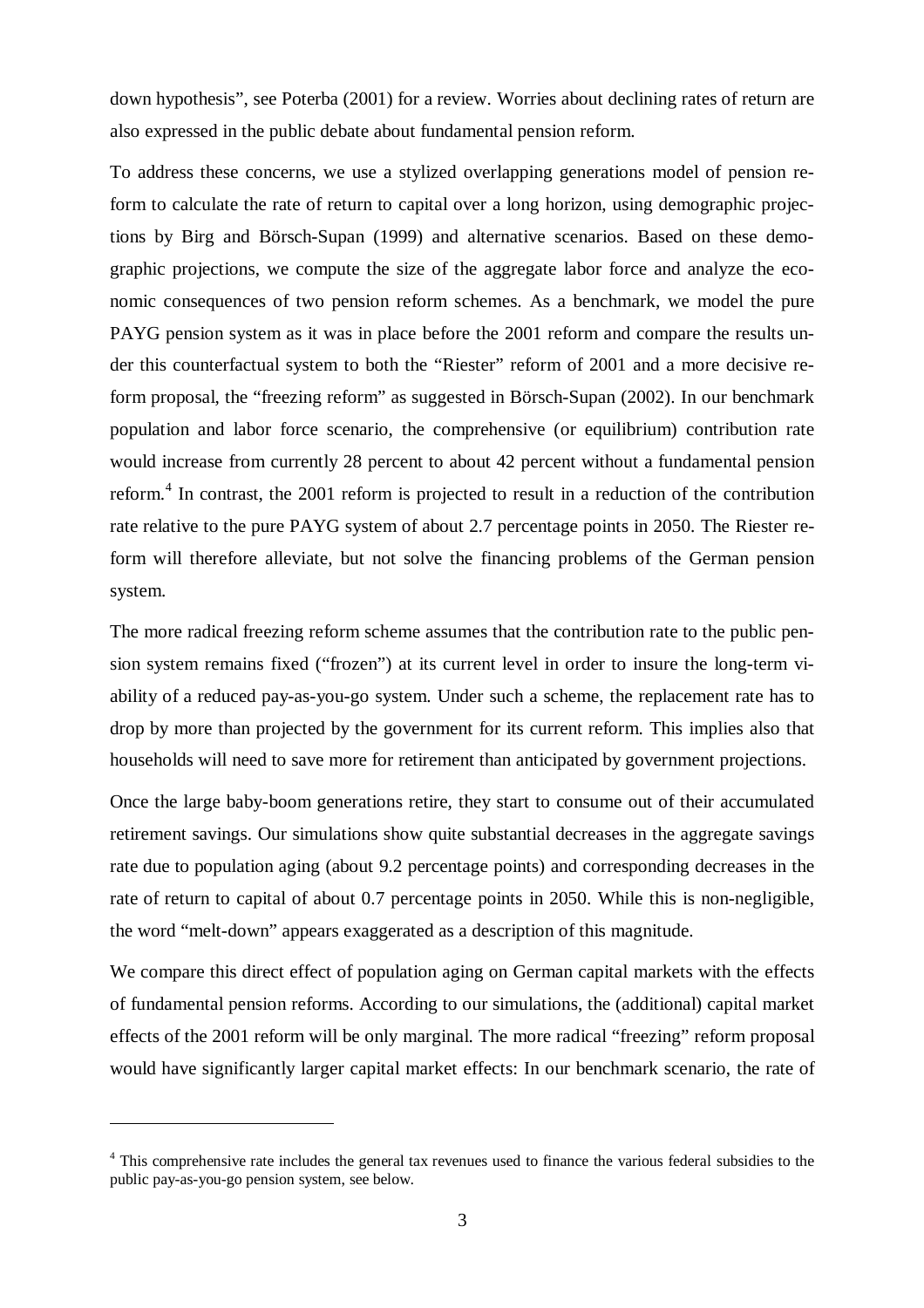return to capital would decrease by about 0.5 percentage points. Again, while being nonnegligible, this effect is much less than often claimed in the public debate. Moreover, these estimates are an upper bound on the rate-of-return effects since our closed-economy model abstracts from all diversification effects in a world with capital mobility. This is shown by Börsch-Supan, Ludwig, and Winter (2002) in a more stylized overlapping generations model that allows for capital mobility.

The remainder of this paper is structured as follows. Section 2 presents the demographic and labor force projections and the pension reform schemes that form the background of our analysis. In section 3, we present a stylized overlapping generations model that evaluates the effects of population aging and pension reform. Section 4 contains benchmark simulations on household savings, the capital stock, and the rate of return. In Section 5, we carry out an extensive sensitivity analysis with respect to our demographic assumptions and the calibration parameters of the model; this allows to trace out the range of potential capital market effects of population aging and pension reform. Section 6 concludes.

# **2. Demographic projections and the implementation of pension reform**

It is helpful to begin with some notation that will link demographics, labor force participation, pension systems and the overlapping generations model. In some instances, noted below, this notation is more stylized than our actual simulation model.

Demography enters our simulation model via time-specific sizes of the living cohorts in year *t*, denoted by  $N_{t,a}$ , where *a* is age. We include three population groups among  $N_{t,a}$ , workers, unemployed and pensioners. The economic life of a cohort begins at the age of twenty years, for which we set  $a = 1$  and ends with certain death at  $a = \Omega_{\kappa}$ , where  $\Omega_{\kappa}$  denotes lifeexpectancy of cohort  $\kappa = t-a$ . Life expectancy corresponds to the underlying demographic projections. For ease of presentation, we take  $N_{t,a}$  to be total population for  $a = 1, ..., 80$ . In our simulations, we include age and time-specific weights that represent the fraction of the population that is currently working, unemployed or retired. Age specific labor force participation and unemployment rates are derived from our labor market scenarios to be described in more detail below. The fraction of pensioners increases from 0 to 1 over an extended retirement window from age 48 through 80. The time paths of these weights are cohort-specific, reflecting shifts in labor supply and retirement behavior. To summarize,  $V_{t,a}N_{t,a}$  therefore reflects the number of workers,  $\mu_{t,a}N_{t,a}$  the number of unemployed individuals and  $\pi_{t,a}N_{t,a}$  the number of pensioners of age *a* in time period *t*.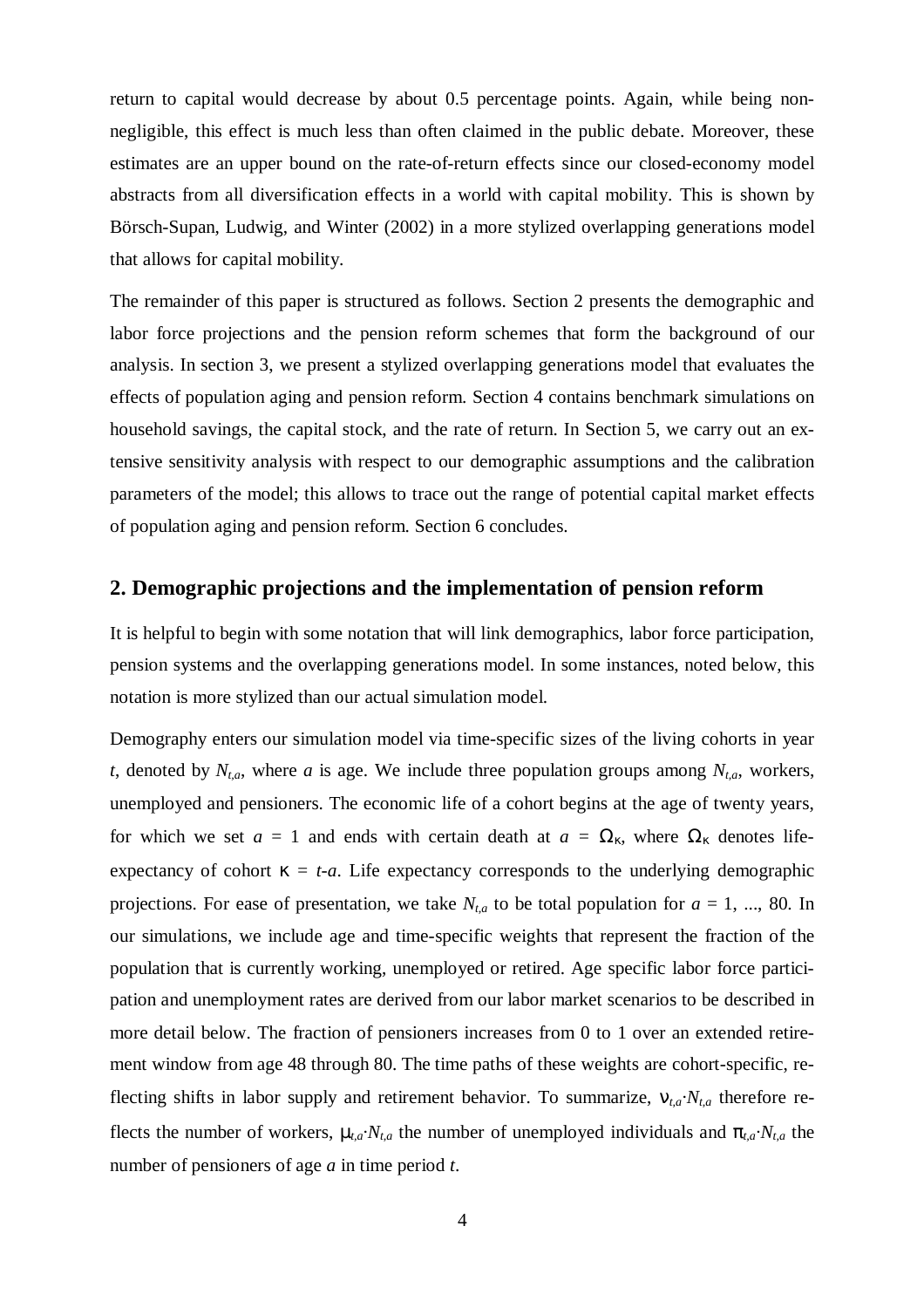To fill this abstract framework with life, we employ long-term projections of the demographic structure of the German population computed by Birg and Börsch-Supan  $(1999)$ .<sup>5</sup> We distinguish several scenarios for demographic change and stratify these projections along three dimensions which together determine population aging: life expectancy, fertility and migration. Figure 1 summarizes these projections by showing the old-age dependency ratio (i.e., the ratio of the number of persons aged 65 and older to the number of persons aged 15 to 64) for three demographic scenarios: (1) weak aging, increasing fertility and strong gains through immigration, (2) modest aging, constant fertility and modest gains through immigration, and (3) strong aging, constant fertility and weak gains through immigration. The underlying assumptions of these scenarios are concisely summarized in tables 1 to 3.

#### **Insert Tables 1 to 3**

The demographic projections are augmented by labor force projections based on age and gender specific employment rates. Rather than allowing for endogenous labor supply decisions, we feed our simulation model with various paths of aggregate employment, again following Birg and Börsch-Supan (1999). While our scenario-based approach to modeling labor supply does not allow us to analyze the effects of endogenous labor supply in an aging society, it allows us to analyze labor-supply variations along two dimensions that are only partially modeled in many other models, female labor supply and unemployment. Overall, our labor market projections comprise the following dimensions: female labor force participation, retirement age, and unemployment. We combine variations along these dimensions to obtain three labor force scenarios which can be summarized in the overall labor market participation rate. We consider (1) almost no increase, (2) a modest increase, and (3) a strong increase in labor force participation rates. Tables 4 to 6 summarize the assumptions on labor force participation in these scenarios.

#### **Insert Tables 4 to 6**

 $\overline{a}$ 

The declining labor force participation rates after the peak participation age enable us to calculate the number of pensioners in each year.  $6$  Dividing the number of pensioners by the number of workers results in an economic dependency ratio of 59.9 percent in 2000 which is very close to the official figure of 59.7 percent.

 $<sup>5</sup>$  In our simulation model we assume that a final steady state is reached in 2200. To achieve this, we make the</sup> simplifying assumption that the population size is constant after 2100, the end date of the demographic projections by Birg and Börsch-Supan (1999).

<sup>&</sup>lt;sup>6</sup> The details of this procedure are described in Ludwig (2002).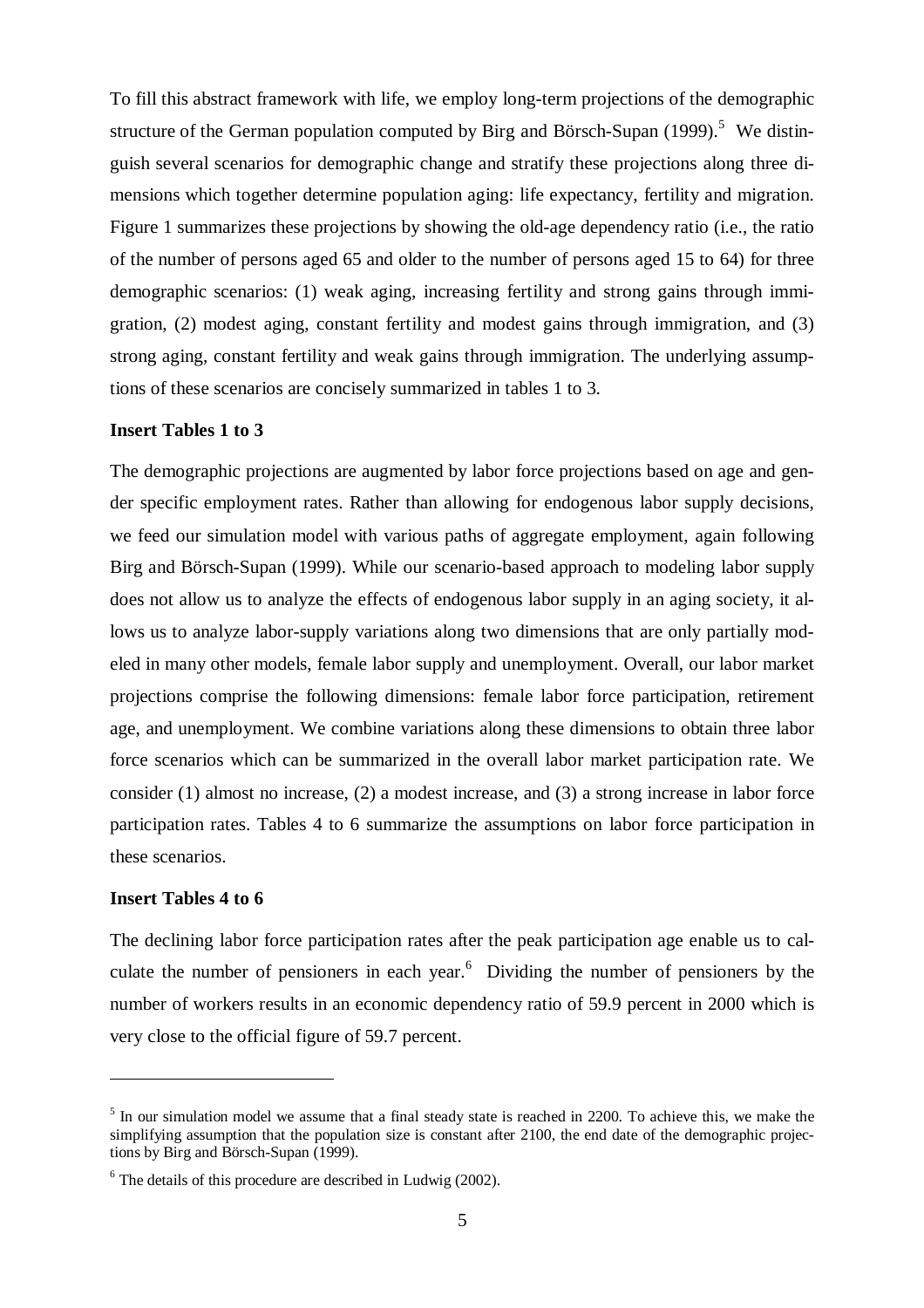Figure 2 shows the future evolution of this economic dependency ratio for the entire range of projections derived from our demographic and labor force scenarios. It combines the most optimistic population and labor force scenarios (lower curve) with the most pessimistic scenarios (upper curve). The figure also shows the combination of the medium population and the medium labor force scenario. We consider this combination as the most likely development and take this as our benchmark scenario for all simulations that follow. The capital market consequences of the alternative labor force scenarios will be analyzed in the sensitivity analysis of section 5. In the benchmark scenario, the old-age dependency ratio flattens after the year 2035. We therefore take 2035 to evaluate the macroeconomic effects of aging while we evaluate the effects of pension reform in 2050.

Our next step is to model the pension system. This is complicated by the fact that the German pension system is linked with the other social protection systems in Germany as well as the general tax system. The pure pay-as-you-go (PAYG) pillar of the German pension system is financed by contributions (19.1 percent of gross earnings in 2002) and general tax revenues (about 9 percent of gross earnings), resulting in a comprehensive contribution rate of about 28 percent of gross earnings. It provides a pension that is approximately proportional to life-time earnings. The system is much less redistributive than the U.S. social security system and most other European pension systems. The current net replacement rate, the average net pension income as a fraction of current net labor income, is about 70.4 percent (U.S. social security provides only about 50 percent).<sup>7</sup> The average retirement age is just 59.5 years, mainly due to an actuarially unfair pension formula that favors early retirement. In addition to old-age pensions, the system provides a generous disability pension and survivor benefits. Public pensions account for almost 12 percent of GDP, a share two-and-a-half times larger than in the United States. Börsch-Supan (2000) provides more details on the German pension system and its current problems.

In addition to the direct contribution rate to the public PAYG pension system, denoted as  $\tau_t^{PS}$ , we model contributions to unemployment insurance,  $\tau_t^{U}$ , and contributions to health and long-term care insurance summarized in  $\tau_t^H$ . We denote the overall social security contribution rate, the sum of  $\tau_t^{UI}$ ,  $\tau_t^H$  and  $\tau_t^{PS}$ , as  $\tau_t^{SS}$ . Moreover, taxes on wage income enter our model via the income tax rate  $\tau_t^{INC}$  and are used to finance government grants to the pension

 $\overline{a}$ 

 $<sup>7</sup>$  Net pension income is gross pension income net of contributions to health and long-term care insurance. In-</sup> come taxes paid by pensioners are not included in this definition because they are usually quite small.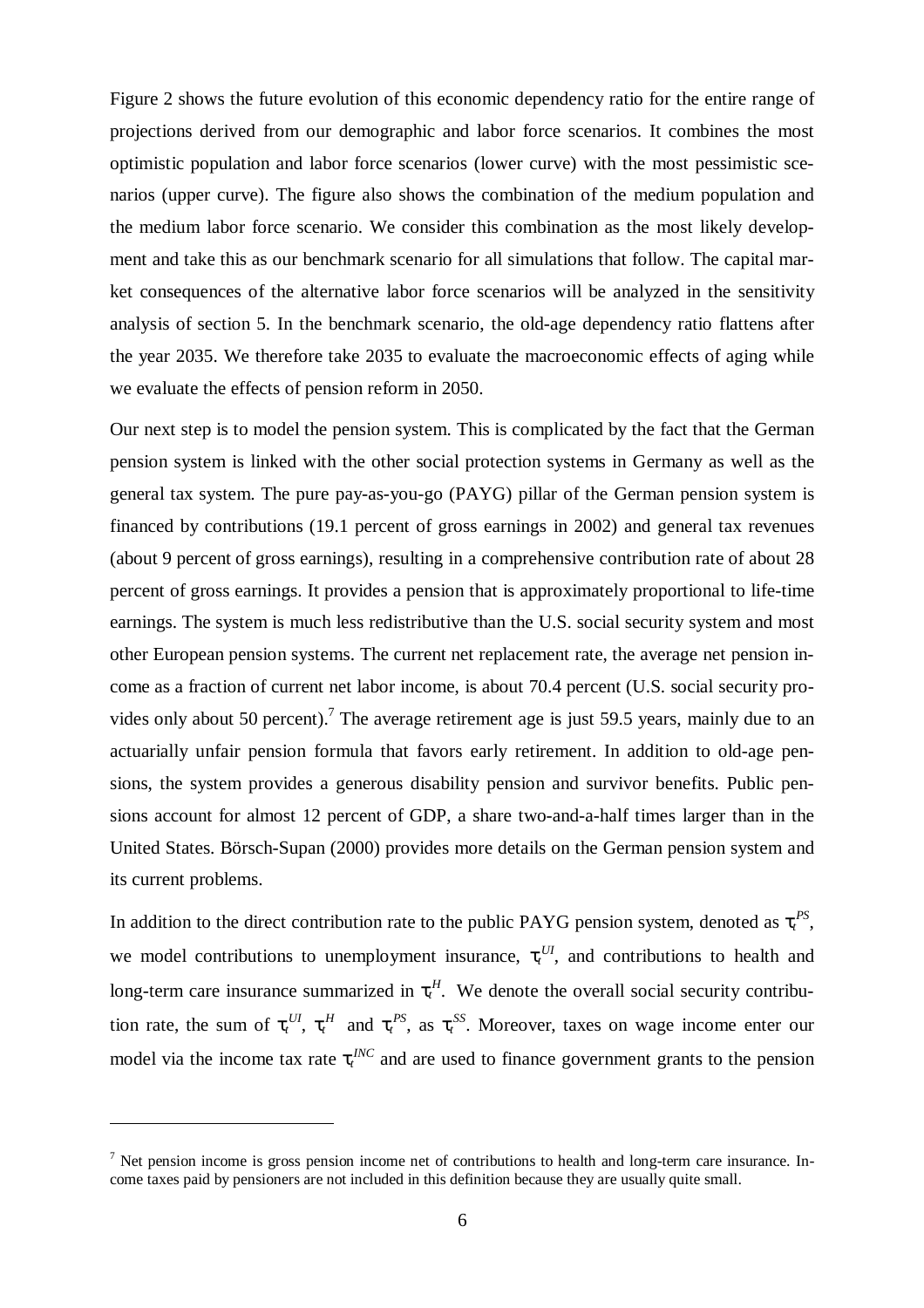system and general government consumption. Net wages, indexed by *n*, are therefore gross wages, indexed by *g*, net of the employee's social security contributions and income taxes.

Since the pension-related government sector is not allowed to issue debt, the budget constraint of the pension system is always balanced such that

$$
\tau_t^{PS} \sum_{a=1}^{80} w_{t,a}^s v_{t,a} N_{t,a} + Z_t + \tau_t^{PS} 0.8 \cdot \sum_{a=1}^{80} w_{t-1,a}^n \mu_{t,a} N_{t,a} =
$$
\n
$$
\phi_t \sum_{a=1}^{80} \pi_{t,a} \lambda_{t,a} N_{t,a} + G_t^{PS} + 0.5 \cdot \tau_t^H \phi_t \sum_{a=1}^{80} \pi_{t,a} \lambda_{t,a} N_{t,a}
$$

The left hand side of equation (1) describes contributions to the pension system which consists of three elements. The first term captures contributions of the current work force as the product of the direct contribution rate to the PAYG pension system and aggregate gross wage income, where the only difference between individual wages is due to age (see section 3.1). The second term,  $Z_t$  are government grants to the social security system which are assumed to be exclusively financed by income taxes and thus implicitly account for indirect contributions of the current work force. The third term describes contributions of the unemployment insurance system as the product of the direct contribution rate  $\tau_t^{PS}$  and 80 percent of the aggregate base for unemployment benefits. We assume that each individual is unemployed for only one year. Therefore unemployment benefits of each unemployed individual are based on net wage income during the last working period.

The right hand side of equation (1) describes expenditures of the public pension system, again consisting of three elements. The first term describes aggregate pension payments which are the product of the current pension value (the gross pension an average pensioner receives per month, or per year in our model), denoted by  $\phi$ , times the number of effective pensioners,

 $t$ , $a$ <sup> $I$ </sup> $v$ <sub> $t$ </sub>, $a$ *a*  $\pi_{t,a} \pi_{t,a} N_{t,a}$ 80  $\sum_{a=1} \lambda_{t,a} \pi_{t,a} N_{t,a}$ . Here,  $\lambda_{t,a}$  is the weight attached to each pensioner of age *a* in time period *t* which adjusts the pension entitlement of each pensioner relative to the pension entitlement of an average pensioner who worked for 45 years and earned average income ("Eckrentner"). The entitlement to pensions of each individual pensioner are determined by her earning points, which depend on the relative amount of insured income – the sum of gross wage income relative to average wage income over all working periods – and the number of months (years in our model) contributions were made. The second term,  $G_t^{PS}$ , captures administrative government expenditures within the pension system. The third term describes aggregate contributions of the social security administration to health and long-term care insurance. The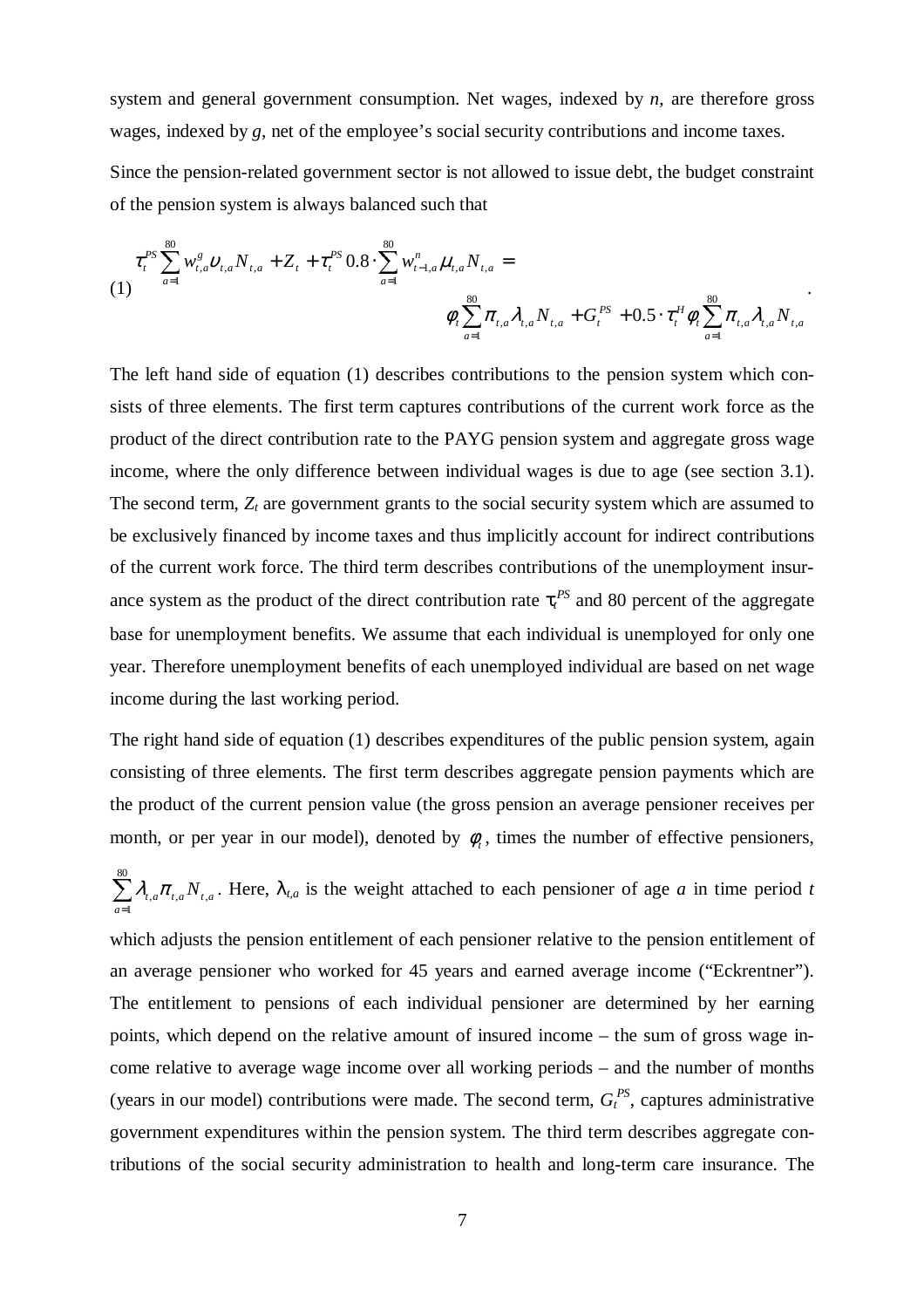base for these contributions is gross pension income of each pensioner. Half of the contributions are paid by the social security administration and half by the individual pensioner.

We employ three pension scenarios. The first scenario ("pure PAYG") is a counterfactual benchmark: In this scenario, we assume that the pre-2001 pay-as-you-go pension system is maintained without any reform that introduces pre-funding. Accordingly, future benefits are computed by an adjustment formula referred to as net wage adjustment, and contribution rates follow from the budget equation (1). The current pension value in this first scenario evolved according to the recursion

(2) 
$$
\phi_t = \phi_{t-1} \cdot \frac{AGI_{t-1}}{AGI_{t-2}} \cdot \frac{NIR_{t-1}}{NIR_{t-2}} \cdot \frac{NPBR_{t-2}}{NPBR_{t-1}} ,
$$

where  $AGI_t$  is average gross wage income,  $NIR_t$  is the net income ratio (the ratio of net to gross income), and  $NPR<sub>t</sub>$  is the net pension benefit ratio (the ratio of net to gross pension benefits). The change in the net income ratio captures the effect of increases in income taxes and social security contributions. If the aggregate tax burden is higher in year *t-1* than in year *t-2*, this dampens the increase in the current pension value. The change in the net pension benefit ratio works in the opposite direction. It amplifies the increase in the current pension value if the tax burden of pensioners (half of the contributions to health and long-term care insurance) increases relative to the tax burden of workers.

The second scenario models the pension system how it is currently projected after the 2001 reform (the so-called "Riester reform"). The objective of the Riester reform is to keep the *net* contribution rate below 20 percent until 2020 and below 22 percent until 2030. In order to achieve this, the recursive equation for the current pension value is replaced by a new adjustment formula that will be implemented in 2003:

(3) 
$$
\phi_t = \phi_{t-1} \cdot \frac{AGI_{t-1}}{AGI_{t-2}} \cdot \frac{\theta_t - \tau_{t-1}^{PS} - \psi_{t-1}}{\theta_t - \tau_{t-2}^{PS} - \psi_{t-2}} ,
$$

 $\overline{a}$ 

where  $\Psi_t$  denotes the share of private retirement provision relative to household income that is subsidized by the German government.  $\Psi_t$  increases linearly from 0.5 percentage points in 2002 to 4 percentage points in 2009.<sup>8</sup> Since the numerator of the third term in equation  $(2)$ will always be lower than the denominator during this adjustment period, this effectively dampens the increase of the current pension value in addition to the dampening effect by in-

<sup>&</sup>lt;sup>8</sup> While the increase in  $\psi_t$  is 0.5 percentage points each year, the fraction of private retirement provision relative to income subsidized by the German government increases by 1 percentage point every two years.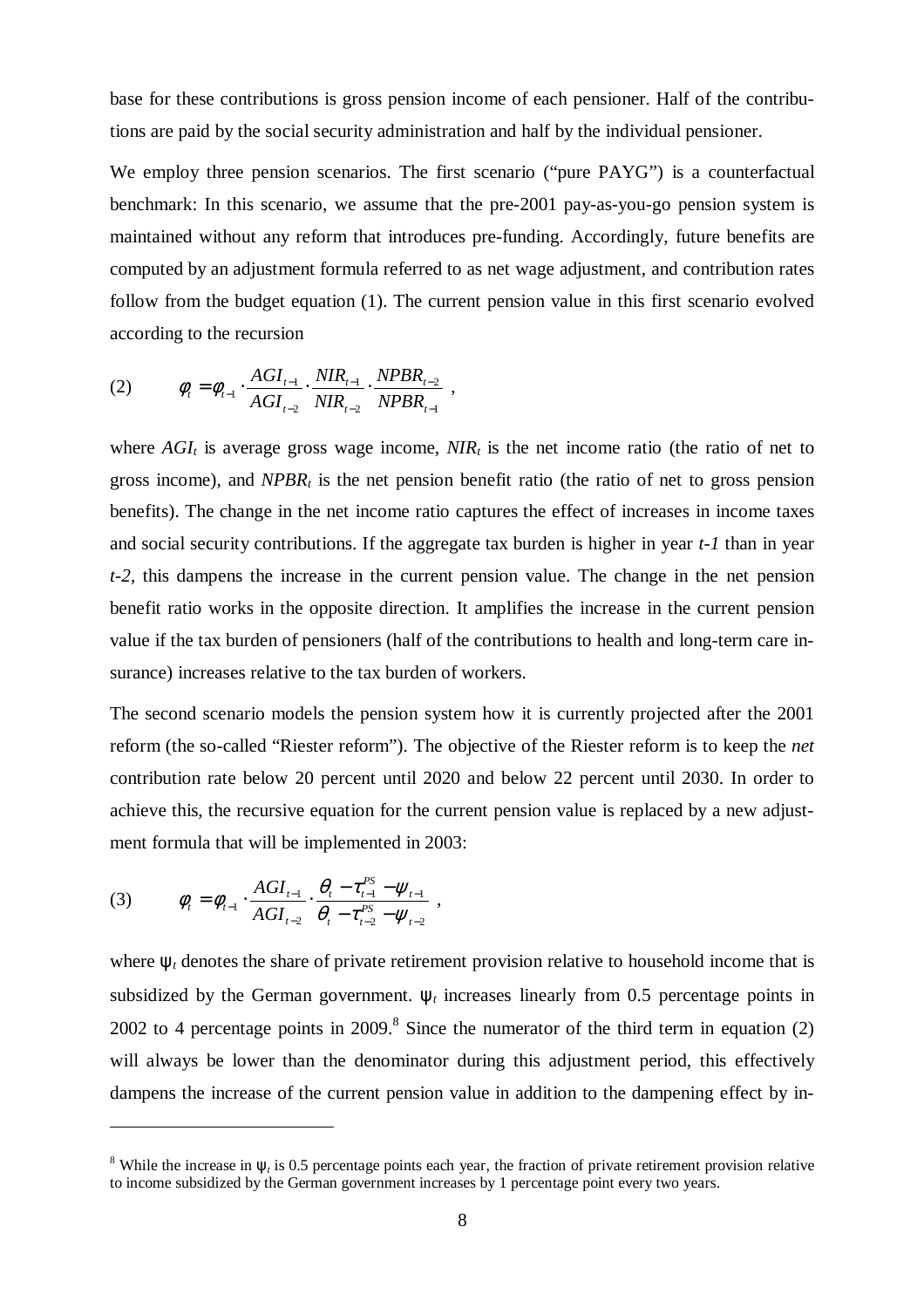creases in the contribution rate,  $\tau_t^{PS}$ . After 2009,  $\psi_t$  remains at the level of 4 percentage points. Since the factor enters equation (3) with lagged values, its dampening effect will disappear in 2011. Therefore, θ*t* will be reduced from currently 1 to 0.9 in 2011 which increases the sensitivity of the current pension value to increases in the contribution rate. Note that in contrast to equation (2), the reformed system described by equation (3) contains only the contribution rate to the pension system and no other social security contributions or taxes in the new adjustment formula. Equation (3) is therefore referred to as modified gross (or net) wage adjustment.

Equations (1) and either (2) or (3) determine the evolution of the current pension value over time. We convert this current pension value into the more prevalent concept of the net replacement rate. Note that  $(I - 0.5\tau_t^H)\phi_t$  is the net pension benefit of an average pensioner which is just equal to the product of the net replacement rate and average net income of the current work force. By reducing the current pension value, the Riester reform will therefore reduce the net replacement rate provided by the pay-as-you-go pillar of the pension system.<sup>9</sup>

We do not explicitly model the funded component of the pension system and therefore also do not account for any savings incentives due to subsidies granted in the Riester reform scheme.<sup>10</sup> In our model, the funded component consists entirely of voluntary, private savings, as given by households' optimal life-cycle decisions.

The third pension scenario ("freezing reform") fixes the contribution rate to the PAYG pension system from 2003 onwards at its level in the year 2000 (19.3 percent of gross earnings). It also freezes the state subsidy  $Z_t$  in the budget equation (1). Hence, the comprehensive contribution rate remains constant at about 28 percent. As we show in section 4, such a freezing reform results in much lower replacement rates than the Riester reform scheme and therefore induces much higher private savings to prepare for retirement.

Both reform schemes result in lower public pensions for future retirees and higher net wages due to the reduced contribution rates and a higher degree of capital deepening. We assume that households chose their consumption path in order to maximize their discounted life-time

 $\overline{a}$ 

<sup>&</sup>lt;sup>9</sup> The official definition by the German government departs from this definition of the replacement rate by also accounting for the maximum share of private savings. This accounting procedure effectively raises the nominal replacement rate to higher figures (see Schnabel, 2001). In order to maintain comparability of replacement rates across the three pension schemes, we apply the replacement rate concept as defined above.

 $10$  While such subsidies would not be neutral in our model, we assume that the savings incentives generated by these subsidies do not lead the households to "oversave" in the sense that they accumulate more savings than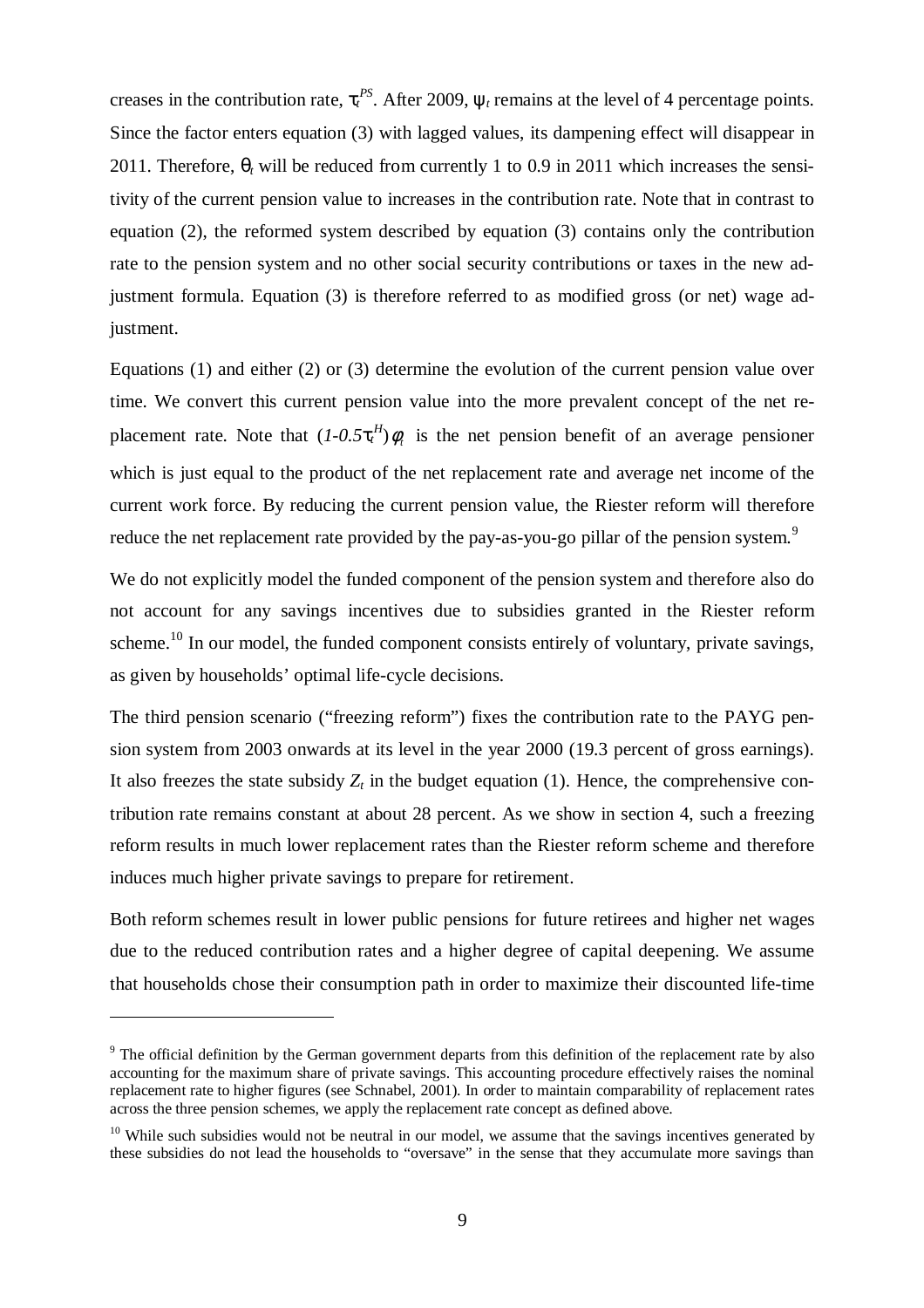utility, given their income path. When the government announces a pension reform scheme, households anticipate the resulting changes in the income path over the life cycle, re-optimize, and increase their savings.<sup>11</sup> For both reform schemes, we assume that they are announced in 2001 such that households start to re-optimize in 2002.

The accumulated savings in the funded pillar of both reform scenarios depend on the rate of return while the pension benefits derived from the PAYG pillar depend on the wage level. The overlapping generations model described in the following section endogenizes both rate of return and wage level in a dynamic general equilibrium, taking the dynamics of the population age structure and the projections of the labor force as given.

#### **3. Aging and pension reform in a stylized overlapping generations model**

Our dynamic macroeconomic model is based on a version of the familiar overlapping generations model (Samuelson, 1958; Diamond, 1965) introduced by Auerbach and Kotlikoff (1987, chapter 3). Overlapping generations models have been used extensively to study the effects of population aging on social security systems. Recent examples include Kotlikoff, Smetters and Walliser (1999), De Nardi et al*.* (1999) and Altig et al. (2001) for the United States, Miles (1999) for Great Britain, and Fehr (1999) and Hirte (2002) for Germany. Miles and Iben (2000) present a comparative analysis of pension reform schemes for the United Kingdom and Germany. Kotlikoff (1998) provides an overview of earlier applications of overlapping generations models. We present the features of the simulation model in section 3.1, followed by a description of the solution method and the calibration of the model in section 3.2.

#### **3.1 The simulation model**

1

Since the purpose of this paper is to study the effects of a fundamental pension reform on the rate of return to capital, we focus our analysis on capital market effects. To this end, we take great care to get the first-order effects of demographic change right by using annual demographic projections. On the other hand, we do not model the households' labor supply decision, since feedback effects created by an endogenous labor supply is of second order to the capital market consequences of pension reform. While feedback effects of labor supply in the

projected by the OLG model. In fact, proponents of the Riester reform argue that one needs the subsidies to exactly reach the equilibrium savings level.

 $11$  There is a recent literature that argues that boundedly rational individuals might not be able to make savings decisions that allow them to attain their desired levels of retirement wealth (O'Donoghue and Rabin, 1999). We take up this issue in the conclusions.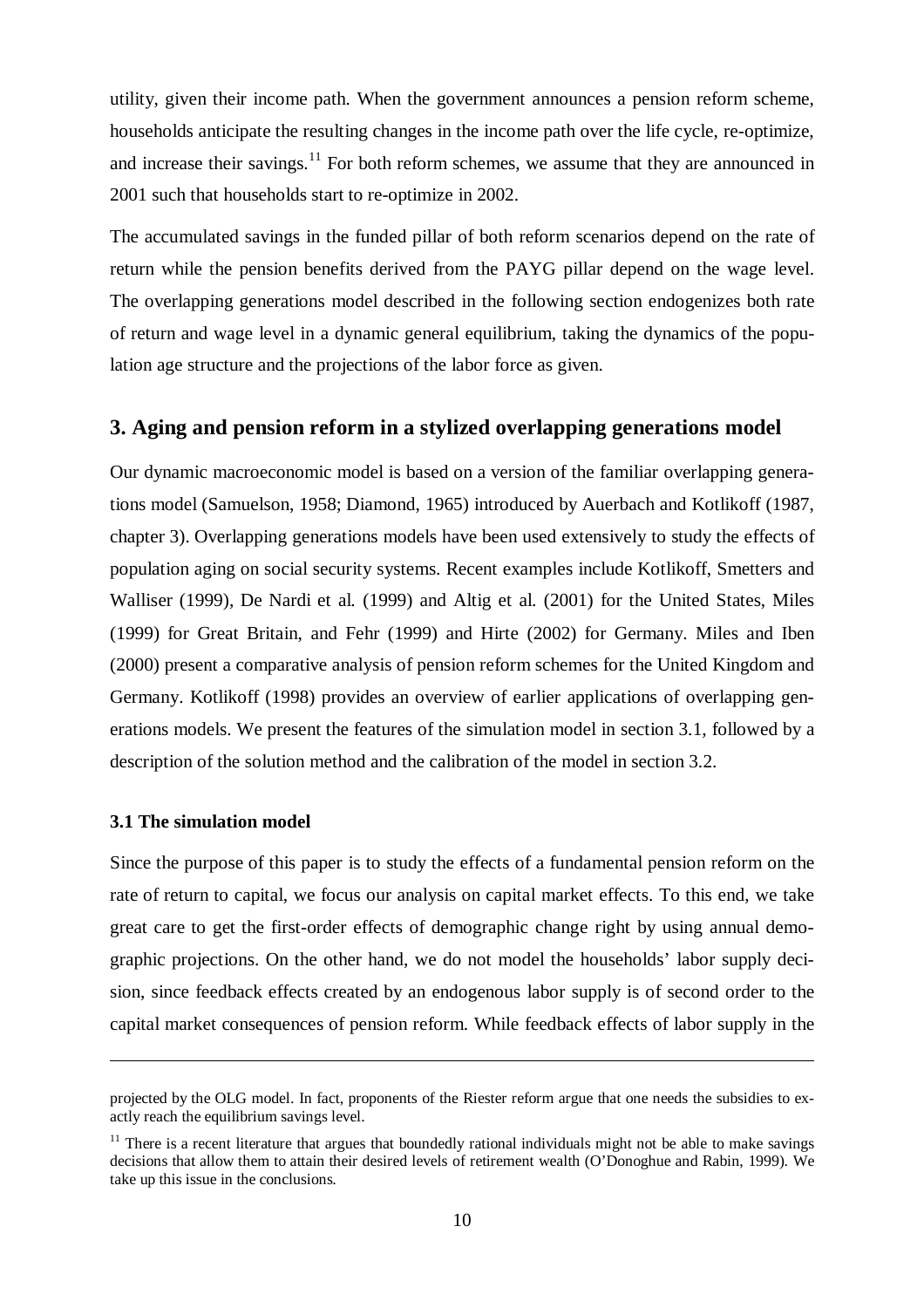presence of distorting taxes and social security contributions certainly also affect the capital market, we restrict our attention to households' life-cycle savings decisions as the primary response on the capital market to demographic changes and decreasing public pensions. We may reiterate, however, that we account for potential unemployment and labor force participation reactions in our scenario framework described in section 2.

The first cornerstone of our general equilibrium model is the production sector where, given factor inputs (capital and labor), output and factor prices are determined. The production sector consists of a representative firm that uses a constant-returns-to-scale CES production function given by

(4) 
$$
Y_{t} = \left(\alpha K_{t}^{1-1/\beta} + (1-\alpha)\left(A_{t}\sum_{a=1}^{80} \mathcal{E}_{t,a} v_{t,a} N_{t,a}\right)^{1-1/\beta}\right)^{\frac{1}{1-1/\beta}},
$$

where  $\alpha$  and  $\beta$  are the factor share and the elasticity of substitution,  $\varepsilon_a$  is age-specific productivity and *At* is the aggregate level of labor productivity that grows with a constant rate *g*. For ease of presentation we divide equation (3) by  $A_t \sum_{a=1}^{\infty}$ 80 1  $_{a}$  $U_{t,a}$ *<sup>1</sup>* $_{t}$ , *a*  $A_t \sum \varepsilon_{t,a} v_{t,a} N_{t,a}$  to obtain the representation of

the production function in terms of efficiency units,

(5) 
$$
y_t = f(k_t) = (\alpha k_t^{1-1/\beta} + (1-\alpha))^{1/2}
$$

From static profit maximization, we obtain the interest rate as

$$
(6) \t\t r_t = f'(k_t) - \delta \t ,
$$

(where  $\delta$  is the rate of depreciation) and gross wages as

(7) 
$$
w_t^s = A_t \frac{f(k_t) - k_t f'(k_t)}{1 + 0.5 \cdot \tau_t^{ss}},
$$

where the term in the denominator denotes the employer's contributions to the social security system.

In order to determine aggregate consumption, we next consider optimal household behavior derived from intertemporal utility maximization. By choosing an optimal consumption path, each generation *a* maximizes, at any point in time *t*, the sum of discounted future utility. We assume that the within-period utility function can be characterized by constant relative risk aversion, and that preferences are additively separable over time. The objective function of generation *a*'s maximization problem at time *t* is then given by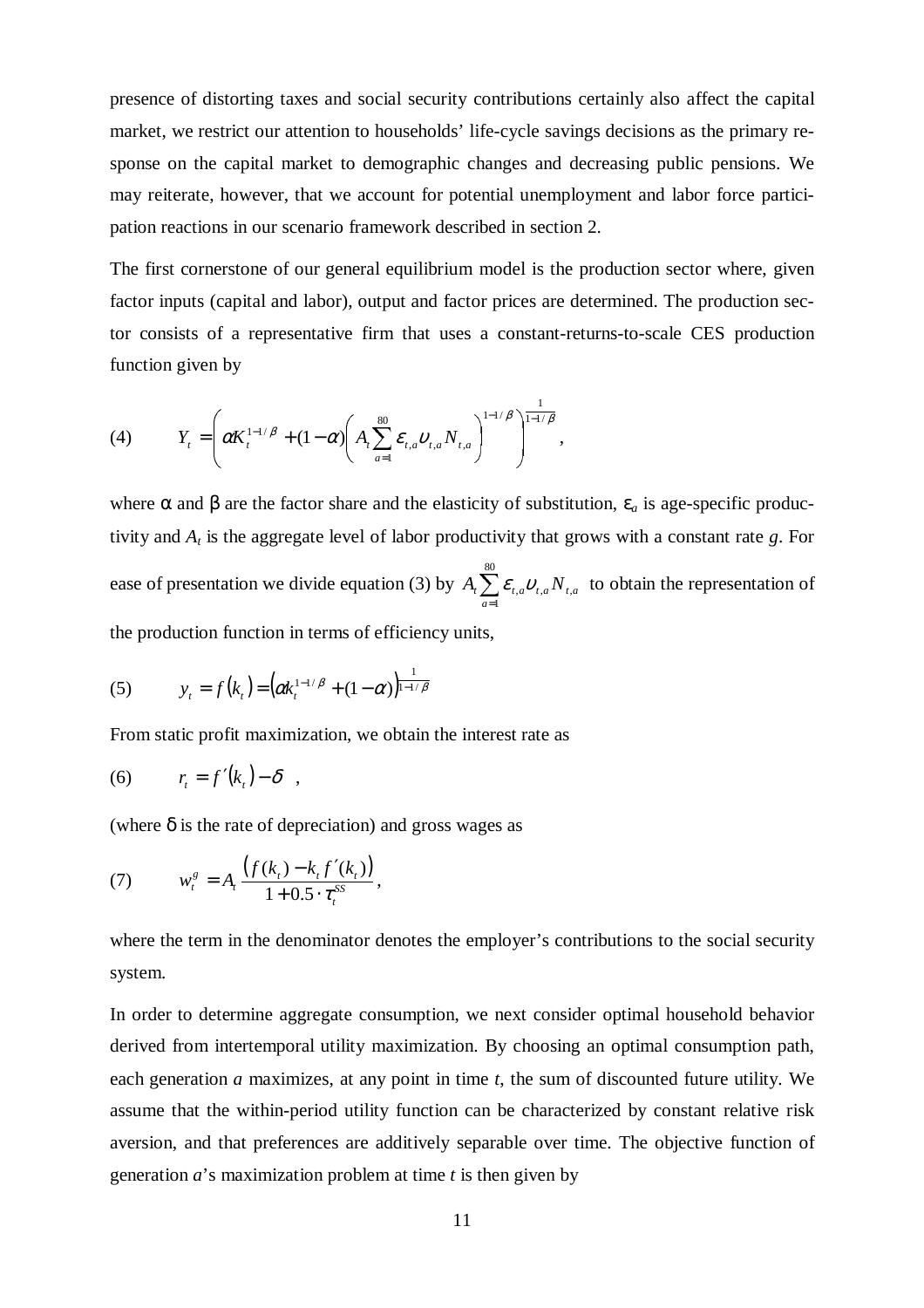(9) 
$$
U_{t,a} = \frac{1}{1-\sigma} \sum_{j=a}^{\Omega_k} \frac{1}{(1+\rho)^{j-a}} \big( C_{t+j-a,j} \big)^{1-\sigma} ,
$$

where  $\sigma$  denotes the coefficient of relative risk aversion and  $\rho$  is the discount rate. The planning horizon of each household in the model is constrained by life expectancy. Maximization is subject to a dynamic budget constraint which for generation *a* at time *t* is given by

(10)

$$
B_{t,a} = \sum_{j=a}^{\Omega_k} \left( \prod_{z=a+1}^{j} \frac{1}{1+r_{t+z-a}} \left( \frac{\nu_{t+j-a} \nu_{t+j-a}^g \mathcal{E}_j \left(1-0.5 \cdot \tau_{t+j-a}^{SS} - \tau_{t+j-a}^{INC} \right) + \mu_{t+j-a} \mathcal{E}_{t+j-a}}{+ \pi_{t+j-a} \mathcal{E}_{t+j-a,j}} \right) \right) + W_{t,a} \left(1+r_t\right) = 0.
$$

Here,  $B_{t,a}$  is the life-time budget surplus, set to zero since we exclude bequests from our analysis, ξ*t,a* are unemployment benefits that amount to 60 percent of last period's net wage income,  $\xi_{t,a}$  are gross pension benefits as defined above and  $W_{t,a}$  is total wealth of generation *a* at time  $t^{12}$ . The solution to the intertemporal optimization problem can be characterized by an Euler equation,

(11) 
$$
C_{t+j-a,j} = C_{t+j-1-a,j-1} \left( \frac{1+r_{t+j-a}}{1+\rho} \right)^{1/\sigma},
$$

which reflects households' trade-off between current and future utility. As in any life-cycle model, this trade-off is determined by the ratio of the interest rate and the time preference rate, and by the degree of risk aversion. We determine the life-time consumption paths of all generations backwards, starting with zero wealth in the final period of life, and then iterating using the Euler equation. The resulting time paths of consumption determine aggregate saving and wealth in the household sector. Note that we do not model any form of indirect consumption taxes and capital income taxes. All government consumption in the model is financed by income taxation.

Finally, two aggregation conditions ensure market clearing and general equilibrium. In all periods *t*, we aggregate over the living generations (*a* = 1, ..., 80). The aggregation equations for capital and consumption goods, respectively, are given by

(13) 
$$
K_t = \sum_{a=1}^{80} W_t^a \cdot N_t^a
$$
 and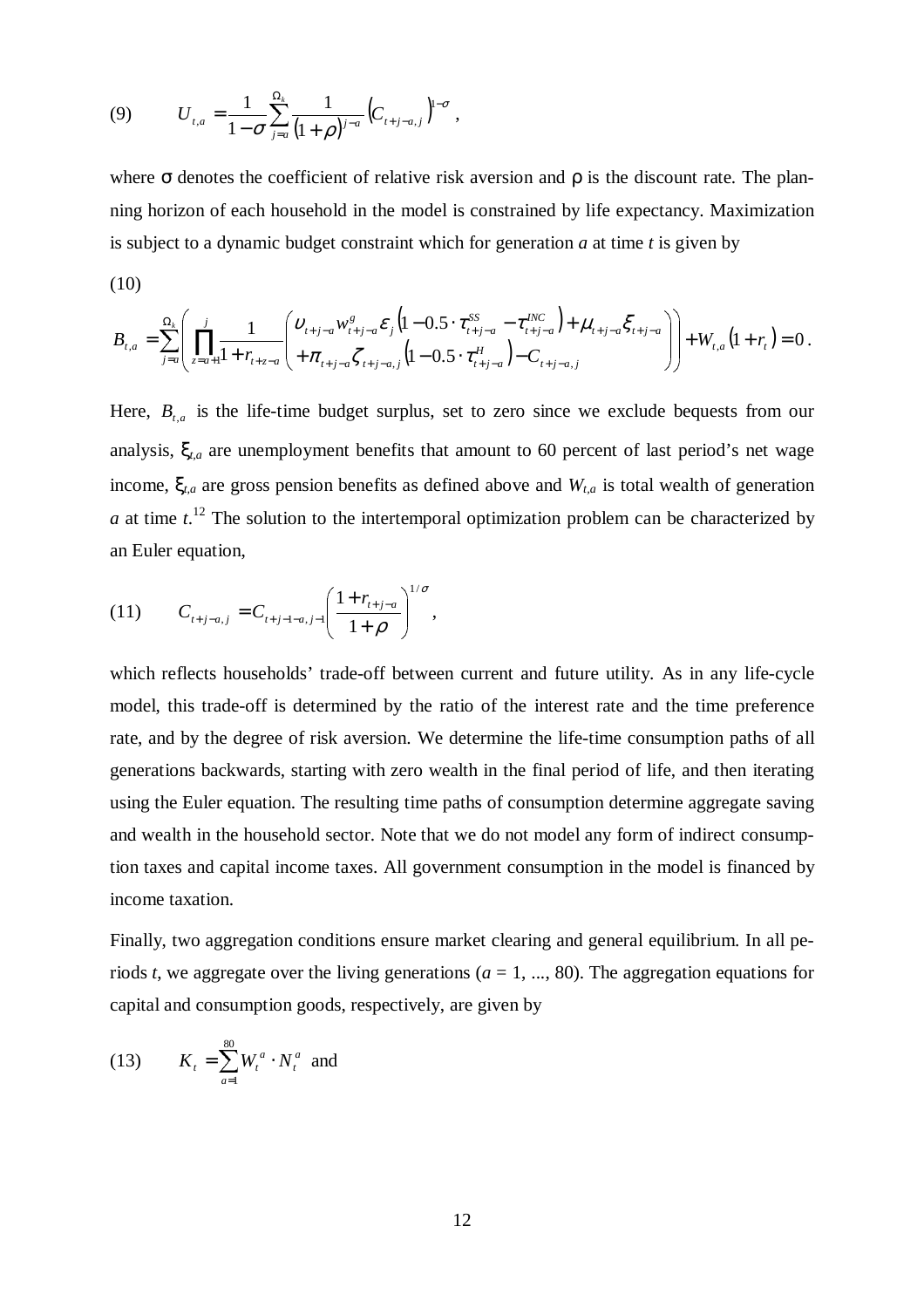(14) 
$$
C_t = \sum_{a=1}^{80} C_t^a \cdot N_t^a.
$$

<u>.</u>

#### **3.2 Solution method and calibration**

We determine the equilibrium path of this overlapping generations model by using the recursive Gauss-Seidel algorithm. It starts with picking an arbitrary initial path for the capital stock. Since labor supply is exogenous in our model, we solve the static optimization problem of the representative firm for a given trial value of the capital stock and the labor inputs implied by the demographic projections. We then compute time paths of the factor prices (i.e., the wage and interest rates). Given factor prices, we solve the age and time-specific intertemporal optimization problems of all cohorts at all points in time, which yields, after aggregating, time paths of aggregate consumption and savings. Since we operate under the assumption of a closed economy, aggregate household saving determines the economy's aggregate capital stock. This completes the solution for all endogenous variables, given the arbitrary initial capital stock. This initial capital stock will in general not coincide with the size of the capital stock that is consistent with household optimization (conditional on factor prices). Hence, we adjust the initial capital stock and repeat the entire computation recursively until convergence between the two capital stock paths is achieved. This defines the intertemporal equilibrium of our dynamic economy.

We start calculations in 1960 and end in 2200 assuming a final steady state. We calibrate the model with actual demographic data from 1960 to 2000. As an initial condition to determine the assets of households who already live in 1960, we assume that they behave in 1960 as if the economy was initially in a steady state.

Since agents in the model are forward looking and since we solve for the saddle path of all relevant variables from 1960 to 2000 we assume that agents have anticipated all past changes to the environment, especially those that alter the structure of the public pension system. While this is a plausible first order approximation for general political reforms and demographic developments, it is certainly not a good approximation to the German reunification. We therefore model the reunification as a shock that increases the number of agents but only marginally increases the capital stock. This results in a decrease in the capital stock per effi-

<sup>&</sup>lt;sup>12</sup> German general unemployment benefits (Arbeitslosengeld) amount to 60 percent of the last (in our model last period's) net wage income for households without children and to 67 percent for households with children. We simplify by assuming only 60 percent for all households.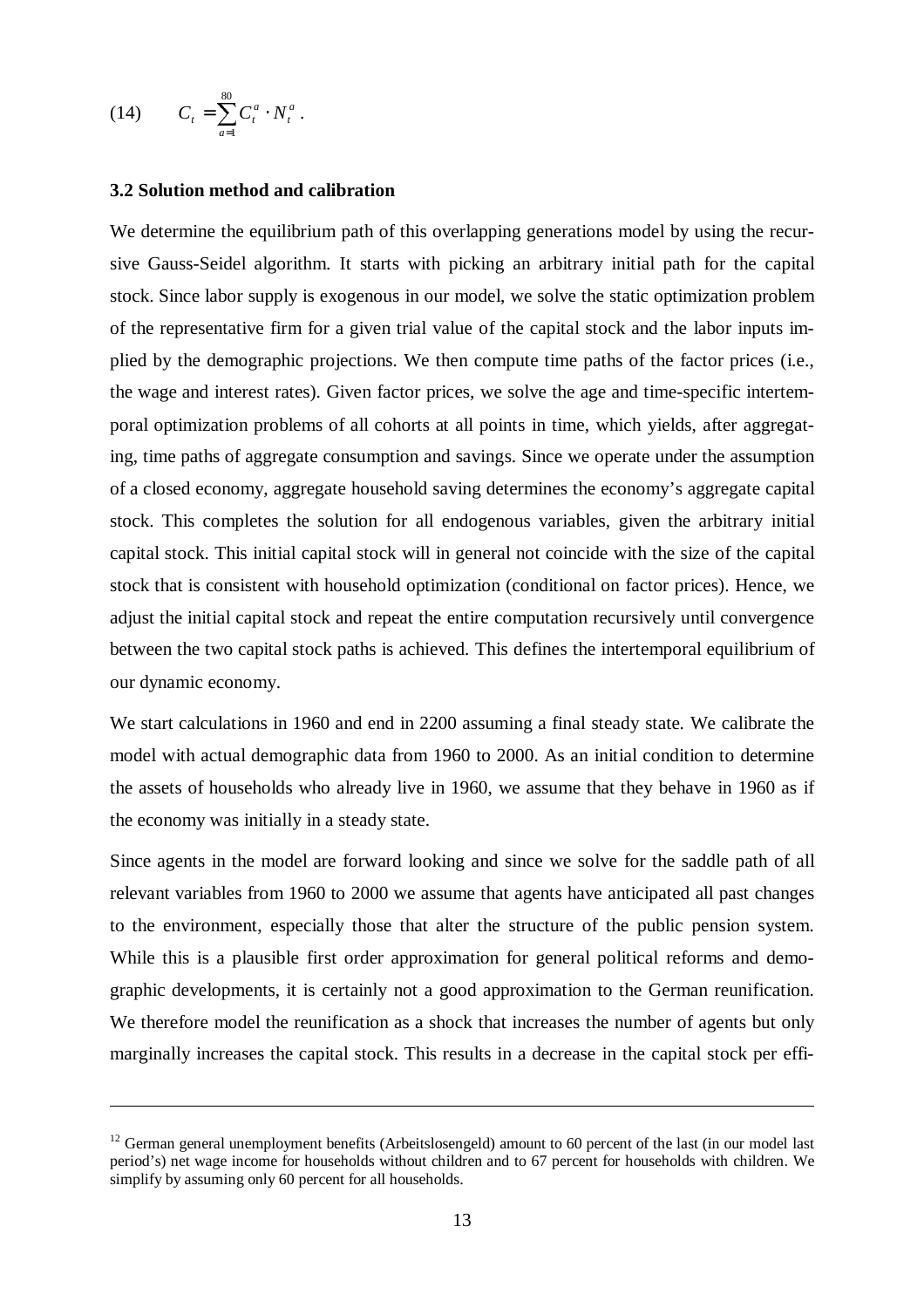ciency unit – even though aggregate efficiency *A* also decreases, see below – and a corresponding increase in the rate of return to capital of about 0.2 percentage points. Since the *Vertrag zur deutschen Wirtschafts- und Währungsunion* was signed in October 1990, we assume that agents re-optimize at the beginning of 1991, taking the new conditions as given.

Since we treat all agents alike, we make an implicit assumption about immigrants by assuming first, that all *net* migrants of age *a* in time *t* have the same amount of assets as natives of the same age and second, that there are no skill differences between immigrants and natives.<sup>13</sup> Given that we are not interested in the effects of different immigration policies, we consider these assumptions as good first order approximations. The interested reader it referred to Bonin et al. (2000), Razin and Sadka (1999), and Storesletten (2000) as examples of studies that analyze the interactions between migration and fiscal policy.

For the simulations, we set  $\tau_t^{PS}$  to the actual value of 0.193 in 2000, the beginning year of our calculations. The contribution rate to the unemployment insurance system is assumed to evolve proportional to the unemployment rate underlying our labor market projections. The respective rate decreases from currently 6.5 percent to 2.3 percent in 2050 in our benchmark scenario – an order of magnitude last reached in 1977. Contribution rates to health and longterm are assumed to remain constant at their current levels of 13.8 and 1.7 percent. The tax rate on wage income is initially set to 16 percent but increases proportional to government grants to the pension system. $^{14}$ 

We initially normalize the current pension value,  $\phi$ , such that the replacement rate is equal to the current value of 70.4 percent (year 2000). Furthermore, we set the ratio of administrative expenditures to total pension payments to 1.8 percent (as it was in 2000). Solving out equation (1) for the ratio of government grants to overall contributions yields a ratio of 35.7 percent which implies an implicit tax rate on income of 6.9 percent − a bit less than the earlier noted 9 percent. Our model thus slightly underestimates overall expenditures of the German pension system. This minor error, however, does not much affect our predictions. For the simulations we assume that the ratio of government grants to total contributions remains constant such that the amount of government grants relative to work income increases over time

 $\overline{a}$ 

<sup>&</sup>lt;sup>13</sup> However, we assume that mortality and fertility of immigrants differ from natives in the demographic model (see section 2).

<sup>&</sup>lt;sup>14</sup> We do not carry out a sensitivity analysis with regard to these assumptions. See e.g. Sinn and Thum (1999) for a detailed analysis on how assumptions on other taxes affect predictions of the PAYG system contribution rate in a partial equilibrium framework.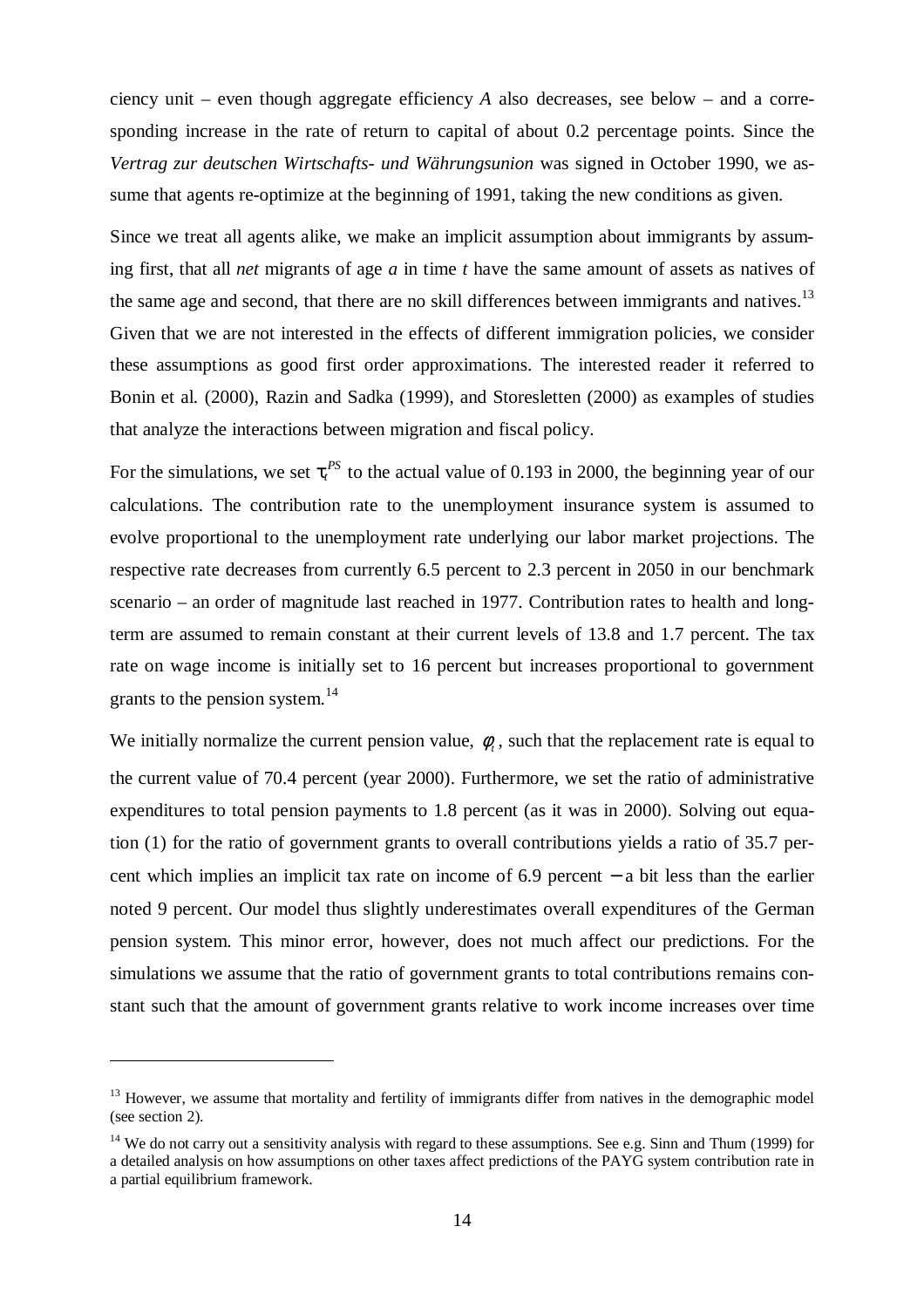if the direct contribution rate to the PAYG pension system increases. As noted before, we do not model any form of indirect taxation. Therefore, such a relative increase of government grants yields to an increase in the tax rate on wage income. For the backward solution of the model until 1960, we use the social security contribution rates observed in the past and solve out equation (1) for the replacement rate. This results in an average replacement rate for Germany of about 72 percent which is only slightly higher than the observed value.

Further parameters of the model are the household's preference parameters, the parameters of the production function and values for the age-specific productivity profile. For the latter, we apply estimates for Germany presented in Fitzenberger et al. (2001). These authors use data from the West German *Beschäftigungsstatistik* of the Federal Employment Service to separate the evolution of wages into a life-cycle wage profile independently of the calendar year and a macroeconomic time trend for four different education groups. We employ their estimated age-wage-profiles and weight them with the respective shares of each education group taken from the German Income and Expenditure Survey 1993 (*Einkommens- und Verbrauchsstichprobe*). This provides us with a representative age-wage profile that peaks at the age of 52 and then decreases slightly.

Our choice of benchmark calibration parameters for the production function are concordant with parameter estimates for Germany by Börsch-Supan (1995). The estimate of the share of capital used in production is 0.4099 and the estimate of the substitution elasticity between capital and labor is 0.999. We therefore take 0.4 and 1 as benchmark values respectively, i.e. we initially assume a Cobb-Douglas production function. The capital share is relatively high – given a narrow concept of capital without human capital – and usual values for the elasticity of substitution range from 0.8 to 1 (compare e.g. Altig et al., 2001). We therefore consider a range from 0.3 to 0.4 for α and a range from 0.8 to 1 for β in the sensitivity analysis, both producing lower estimates of the return to capital than our benchmark values. For *g*, the growth rate of labor augmenting technical change, we use 1 percent per year as in other OLG models such as Altig et al., 2001). This is a conservative estimate of future growth and at the lower bound of parameter values employed in the literature: Cutler et al. (1990) suggest 1.4 percent whereas Pemberton (1999) uses 2 percent. We therefore apply a range from 1 to 2 percent in the sensitivity analysis. The average depreciation rate of capital was 0.0528 in Germany from 1960 to 1990. We therefore use 0.05 throughout all the scenarios. The remaining parameter is *A*, the aggregate efficiency parameter in the production function. We adjust *A* twice, first in 1990 when we solve the model prior to the German reunification employing equation (4) and GDP data for Germany. We then solve  $A_t = A_{t-1}(I+g)$  backward until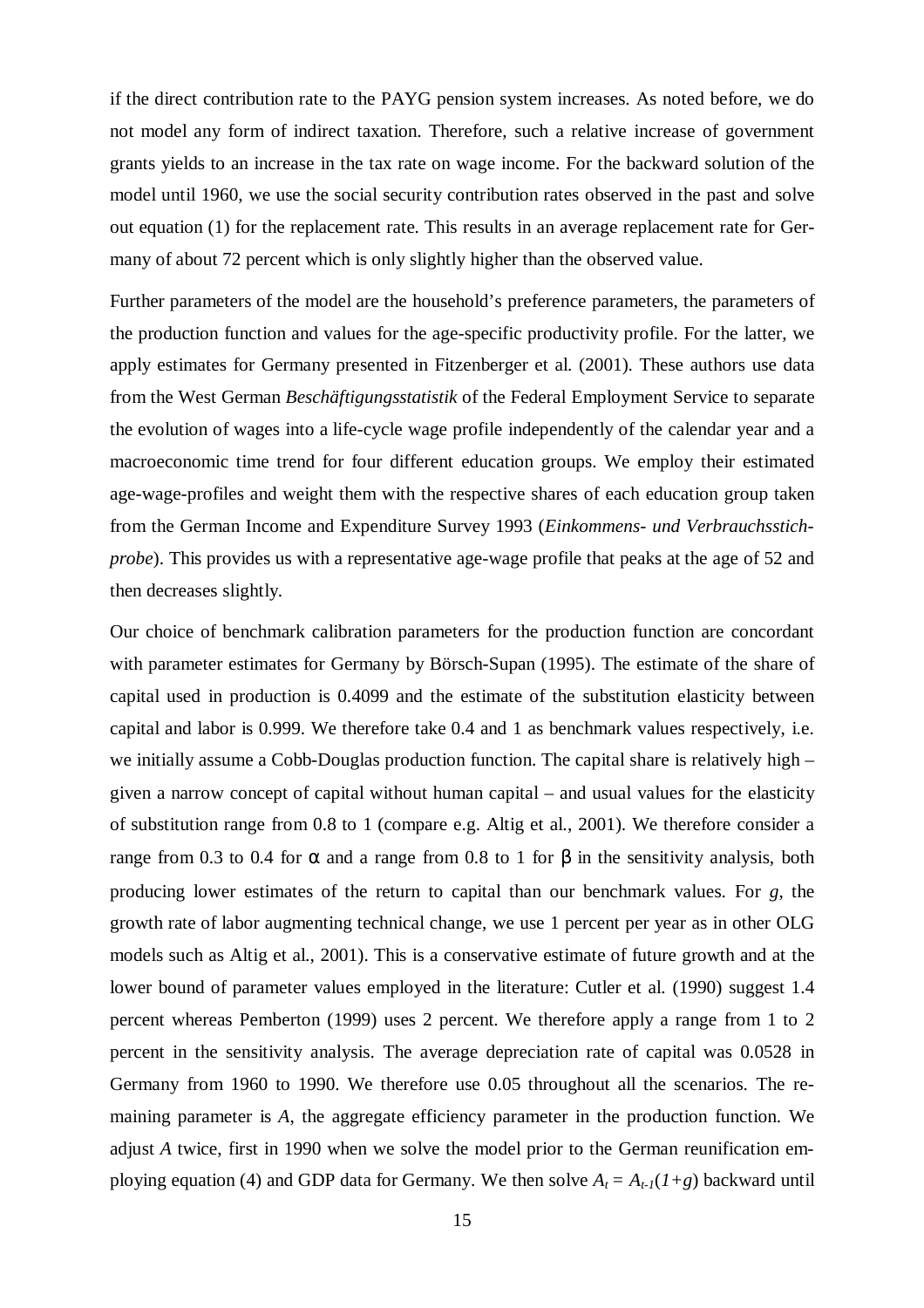1960 and forward until 2200 which is consistent with our deterministic model. We readjust *A* after the reunification in 2000 and again solve  $A_t = A_{t-1}(I+g)$  backward until 1991 and forward until 2200.

An often applied value for the discount rate of households is 0.011 based on an estimate by Hurd (1989). We use 0.01 as a benchmark value and apply a range from 0.01 to 0.03 in the sensitivity analysis. The coefficient of relative risk aversion is usually chosen to lie in between 2 and 4. We consider this range in the sensitivity analysis and use 2.7 as a benchmark value – less than the mean of the range we consider in the sensitivity analysis in order to achieve reasonable values for the capital to output ratio. The parameter values used in the calibration of our model are summarized in table 7.

Given the benchmark calibration parameters, the model performs well in matching the empirical counterparts of the capital to output ratio over the period 1960-1990. The empirical average of the capital to output ratio is 2.604, our model predicts 2.609. We somewhat overestimate the return to capital and underestimate the savings rate of households. The savings rate of households predicted in our model is around 4.5 percent while the empirical value increased from 4.35 percent in 1960 to about 12 percent in 2000. In our model of perfect foresight, there is no role for uncertainty and thus the predicted rate of return to capital should be scaled to the rate of return to risk-free assets. We use 4.5 percent in 2000 as a reasonable estimate of a risk-free rate of return.

# **4. Simulation results**

We begin our presentation of simulation results with the contribution and replacement rates under the three pension system scenarios described in section 2. The comprehensive contribution rate – a more meaningful concept than the direct contribution rate – is initially at 28 percent. It is predicted to increase to about 42.1 percent by 2050 if the current generous replacement rates were maintained, see figure 3. This implies an increase of the tax rate on wage income from currently 16 percent to 19.7 percent and a direct contribution rate of about 29.7 percent in 2050.

Figure 3 also shows the evolution of the contribution rate to the PAYG pillar under the Riester reform scheme. We arrive at contribution rates that are somewhat less optimistic than those calculated by the German government which uses more optimistic population and labor force scenarios. The difference between the *comprehensive* contribution rate under the pure PAYG system and the Riester reform scheme is 2.7 percentage points in 2050. Both results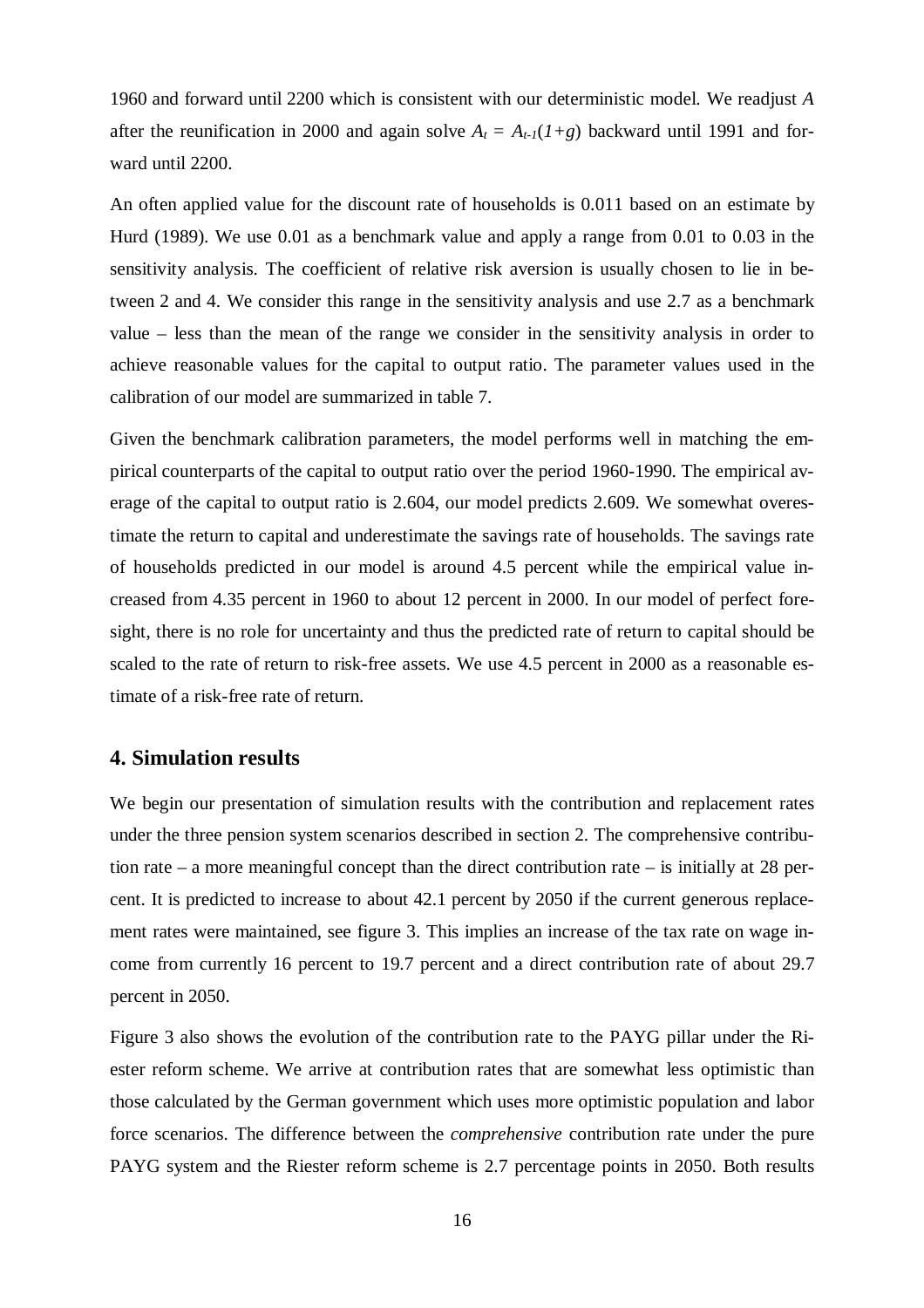are in line with the findings by Schnabel (2001). By definition, the contribution rate in the "freezing reform" scenario is constant at 28 percent after the implementation of the reform scheme.

Figure 4 plots the net replacement rates associated with the different pension reform scenarios. As the figure indicates, the replacement rate under the pure PAYG system is predicted to remain almost constant at the current level. The freezing reform however would lead to a significant reduction of pensions provided by the public pension system – the replacement rate will be reduced by about 30 percentage points relative to maintaining a pure PAYG pension system. The replacement rate under the Riester reform lies in between and arrives at a still rather generous level: the net replacement rate decreases by about 6.7 percentage points relative to the pure PAYG pension system.<sup>15</sup>

We now present the results of our macroeconomic simulation model. To separate the direct effect of population aging on capital markets from potential feedback effects through pension reform, we first present projections under the counterfactual assumption of an unchanged pension system (isolating the population aging effect) and then add the two pension reform scenarios described in section 2.

We begin by looking at the aggregate savings rate, defined as household savings as a percentage of disposable income. Figure 5 shows that the projected aggregate savings rates decline substantially due to aging. For example, in the year 2038, when the peak of the aging problem occurs, the savings rate is projected to be substantially negative at -2 percent under the pure PAYG system. The difference between the projected peak of the savings rate that will be reached in year 2015 and the trough in 2035 is about 9.2 percentage points. Savings under a very fundamental pension reform – the freezing reform – would be substantially higher than under the present system. The overall difference in the aggregate savings rate between the freezing reform system and the present system would be 1.4 percentage points in 2050. This shows that optimal life-cycle behavior generates additional savings under a fundamental pension reform. Our model therefore shows that additional retirement saving induced by a pension reform does not crowd out other saving totally, as is sometimes claimed. The Riester reform will only marginally change household's optimal savings behavior. This result is due to the small impact of the Riester reform on contributions to the public pension system and the pension level (see figures 3 and 4).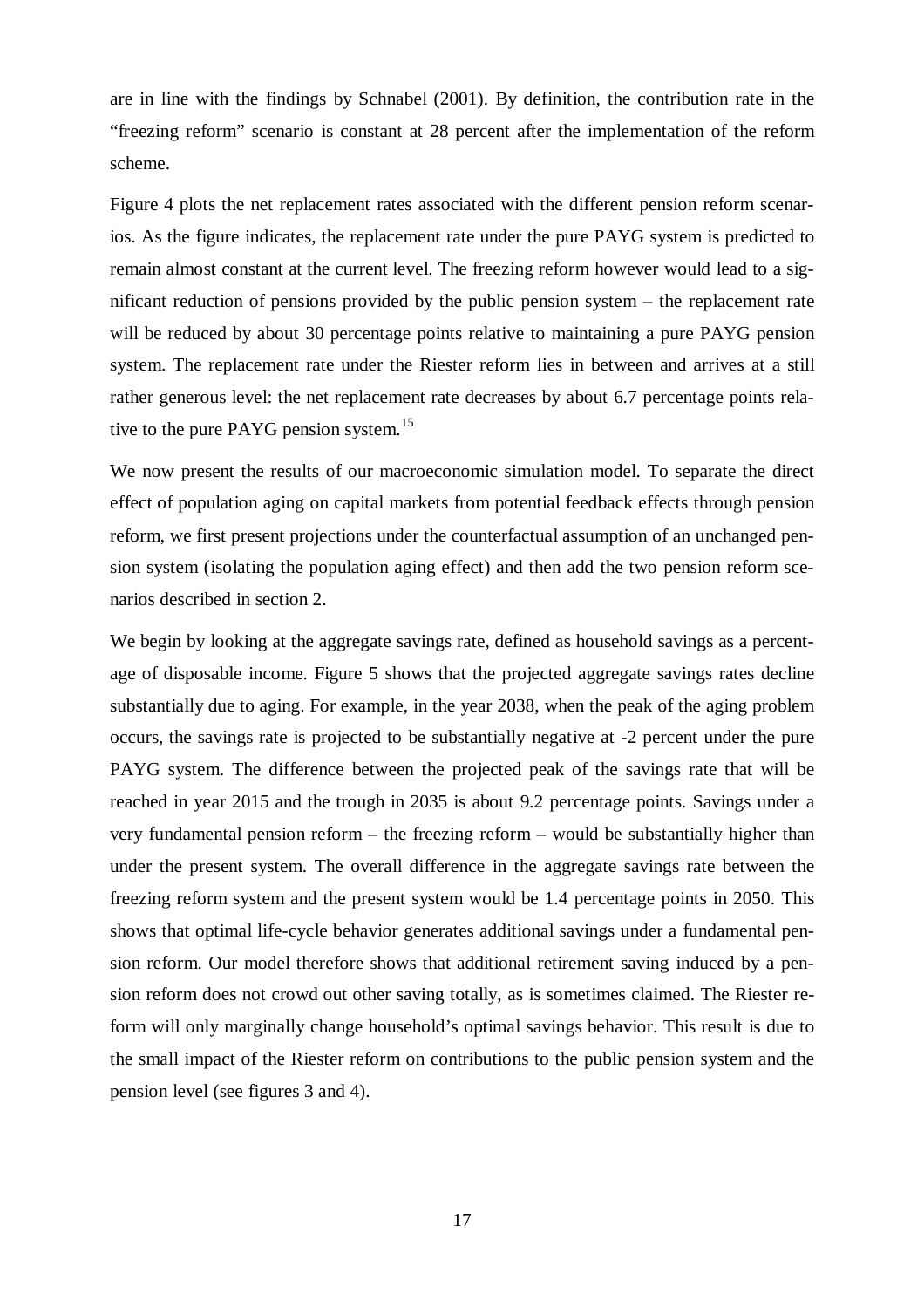Next, we aggregate savings to obtain the economy's capital stock. Figure 6 shows projections of the total capital stock for alternative pension schemes. Since crowding out is only partial, the extra savings induced by both reform schemes result in a higher long-term capital stock. Figure 6 also shows how misplaced the notion of an "asset meltdown" actually is. While saving rates decline sharply during the peak of the aging process and the capital stock does decrease between the years 2030 and 2045 under all pension systems, the size of this decline is small. Moreover, as soon as the projected old age dependency ratio becomes roughly stable, the effect of technological progress dominates the demographic effects and the capital stock increases again. The projected maximum decrease of the capital stock – between 2030 and 2043 under the pure PAYG pension system – is about 5.5 percent.

The projected time path of the capital stock shown in figure 6 has several implications. First, the magnitude of accumulated new savings under the freezing reform scheme is manageable, relative to the current capital stock. The long run value (year 2050) represents about 16 percent of the current (year 2000) capital stock under the freezing reform and 4 percent under the Riester reform. It is about equal to today's value of life insurance savings and occupational pensions. Second, compared to the pure PAYG system scenario, there is less decline in the capital stock between the years 2030 to 2045 when the baby boomers retire because the baby boom retirement entry stretches about 10 years during which the pre-funded component has not yet matured. The continued increase in new funded-pillar pension accounts compensates dissaving among the retired baby boomers.

Population aging leads to a dramatic increase of the capital-labor ratio. It is exacerbated by the two pension reforms. This increase translates into a reduced return to capital. This is depicted in figure 7. The decrease in the return to capital due to population aging is projected to be around 0.7 percentage points from year 2000 to year 2028. Relative to this population aging effect, the additional decrease in the rate of return due to the Riester pension reform is only marginal. Under the more radical freezing reform this additional decrease would amount to some 0.5 percentage points. These effects are much smaller than often claimed in the public debate. They reflect the small decrease in the capital stock when the baby boomers retire. The main reason for the difference to the "meltdown" projections are the equilibrium effects modeled in our overlapping generation model. Saving rates adjust to demographic changes, and they rebound after the trough around 2040, when the demographic changes slow down.

<u>.</u>

<sup>&</sup>lt;sup>15</sup> The reader is reminded of our definition of the replacement rate, which – unlike the current government's definition − preserves comparability under the various pension reform schemes. See section 2.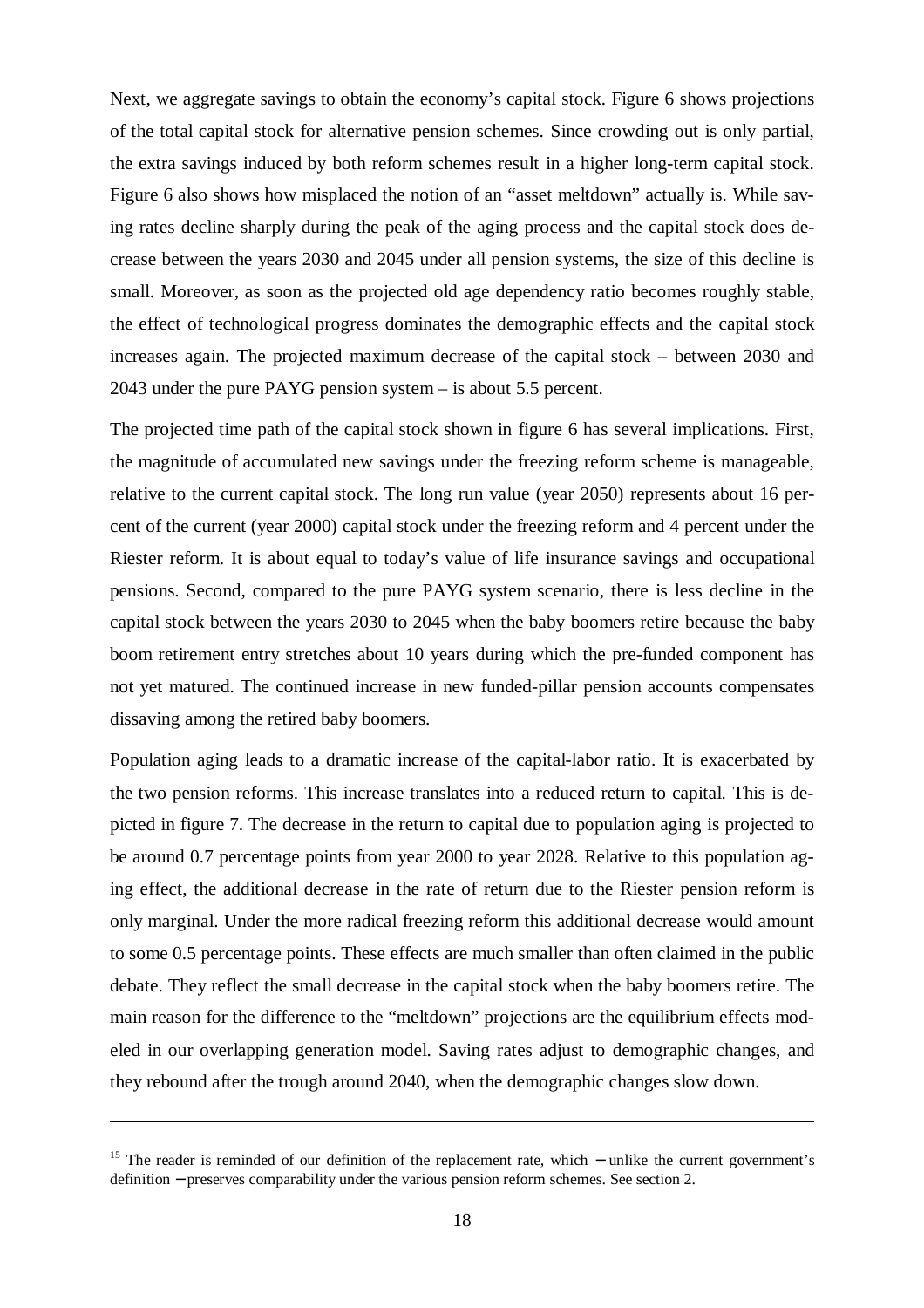Before turning to the sensitivity of our results, it is worth noting that these estimates are based on a closed-economy model. International diversification will further reduce the decrease in the rate of return since international capital mobility will diversify the demographic shock. We will discuss this briefly in the concluding section.

# **5. Sensitivity analysis**

 $\overline{a}$ 

How do the core results of our analysis – a rather muted response of the aggregate saving rate and the rate of return to population aging, and an even smaller additional effect of pension reform on these two variables – stand up when key parameters and assumptions of our simulation model are changed?

Our sensitivity analysis is carried out along two dimensions: varying the underlying demographic and labor force projections, and varying the key parameters of the OLG model. Regarding the first dimension, we project savings and returns under all possible combinations of labor force and population scenarios, keeping all other parameters of the model fixed. Since we consider three of each of these scenarios, this provides us with a total of nine combinations.

In terms of the second dimension, we combine three values – the mean, the maximum and the minimum (see table 7) – of five key model parameters (the share of capital, the rate of substitution between capital and labor, the rate of technological progress, the coefficient of relative risk aversion, and the discount rate). In this exercise, we keep the population and labor force scenario at its benchmark values. This exercise provides us with 243 combinations.

We then compute the mean, median, minimum and maximum of the impacts of population aging and pension reform on the aggregate savings rate and the rate of return. The results are presented in tables 8 and 9. Note that treating the 9 and 243 combinations, respectively, with equal weight when computing means and medians deviates from the conventional approach where the benchmark scenarios and parameters are given a higher weight.<sup>16</sup>

Some summary statistics of the first exercise – the sensitivity analysis regarding alternative population and labor force scenarios – are given in table 8. Since the benchmark scenario is the median scenario of the combination of nine scenarios, the results of our benchmark calculations are close to the mean and median of the combination of all scenarios. Note that the minimum and maximum of the respective values are reached under the extreme scenarios. For

<sup>&</sup>lt;sup>16</sup> See e.g. Altig et al., 2001 for what is referred to as "the conventional approach" in the text.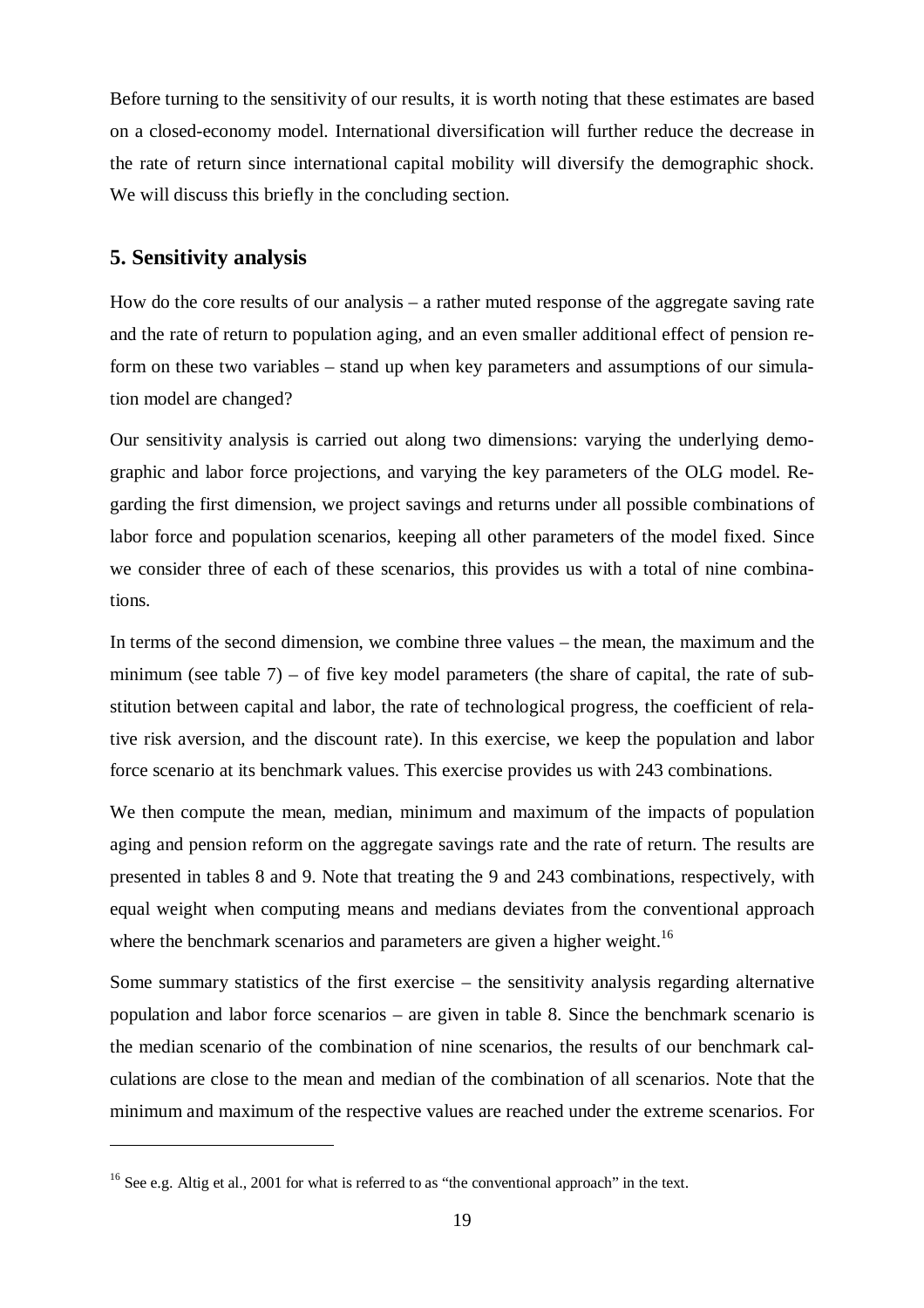example, the projected maximum decrease in the rate of return to capital of 0.7 percentage points between the freezing reform and the pure PAYG system occurs in the combination of the strong aging population scenario with a weak increase in the labor force – a fairly unrealistic scenario. And even under this assumption, the effect remains small.

Next, we turn to the sensitivity analysis with regard to the calibration parameters. As table 9 indicates, the projected decrease in the savings rate due to population aging is higher in the benchmark scenario relative to the mean (median) of the sensitivity analysis. This is due to the fact that our benchmark values for the share of capital used in the production function and the elasticity of substitution between capital and labor are at the upper bound and the discount rate of households is at the lower bound of the range of calibration parameters used in the sensitivity analysis. All three changes of these parameters in the sensitivity analysis relative to the benchmark – a decrease of  $\alpha$  and  $\beta$  and an increase in  $\rho$  – lead to a decrease in savings. The positive effect on savings caused by an increase in *g,* the growth rate of the productivity parameter, is not strong enough to offset this decrease on average. It follows that the average capital stock obtained in the sensitivity analysis is lower and that therefore the return to capital is higher. Table 9 also shows that the increase in savings due to a fundamental pension reform is on average lower than the increase in our benchmark scenario. Due to decreasing returns of scale, this smaller mean increase in savings relative to the benchmark leads to a higher reduction in the rate of return to capital. However, the maximum projected decrease in the rate of return to capital under the freezing reform scenario is still rather low at about 0.9 percentage points, while the mean is about 0.6 percentage points.

Along both dimensions – demographic and labor force scenarios on the one hand, and key model parameters on the other hand – the sensitivity analysis has therefore provided substantial confidence in the stability of the conclusions which we have drawn at the end of the preceding section.

# **6. Conclusions**

In this paper, we have analyzed the consequences of population aging and fundamental pension reform – that is, a shift towards more pre-funding of pension benefits – for capital markets in Germany, focusing on savings and the rate of return. A transition to a partially funded system results initially in a higher capital stock. When the baby boom generations begin to consume their retirement savings, the capital stock decreases. Our simulations suggest that the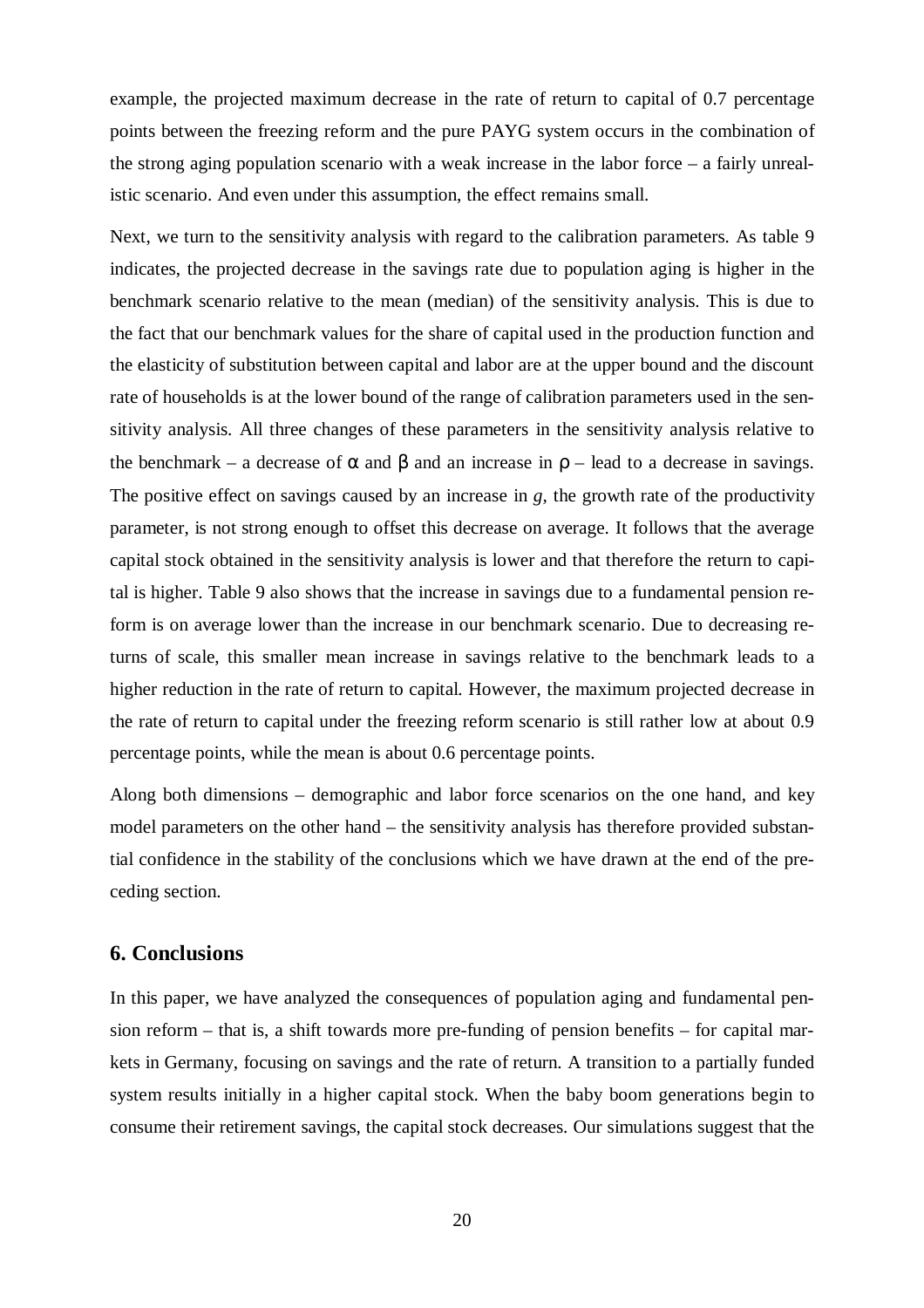resulting decrease in the rate of return is not negligible, but it is much smaller than often claimed in the public debate.

Moreover, there are two mechanisms that suggest that the estimates of the decrease in the rate of return due to population aging and fundamental pension reform derived from our model represent an upper bound. First, the model presented in this paper assumes that Germany is a closed economy. This is a counterfactual assumption, and the return to capital can be improved by international diversification. While the patterns of population aging are similar in most countries, the timing differs substantially, in particular between industrialized and less developed countries. Among others, Pemberton (1999), Reisen (2000), and Börsch-Supan et al. (2002) show that in a more realistic open-economy scenario, these differences in population aging generate international capital flows that moderate our rate-of-return predictions even further. Closed-economy models of pension reform exaggerate both the effects of population aging and the feedback effects of pension reform on capital markets.

Second, there may be additional feedback effects associated with strengthened capital markets through pension reforms that our fixed production structure given by equation (4) misses. It has been argued that as pension funds become more important in households' portfolios, equity culture in Germany will improve, both deepening and broadening capital markets and possibly strengthening corporate governance (see Deutsche Bank Research, 1996). The underlying mechanisms are discussed in detail by Börsch-Supan and Winter (2001). They start from the observation that few households in Germany hold financial assets with at least some minimal ownership rights. These assets are highly concentrated among few households, in stark contrast to countries in which a substantial share of retirement income is financed through pension funds. A lack of relatively actively managed pension funds contributes to a financial system with diffuse control structures and weak corporate governance, which in turn results in low capital productivity relative to other countries. Pension reform towards a higher degree of pre-funding can therefore strengthen corporate governance, increase capital productivity at constant or even increasing levels of labor productivity, and increase total factor productivity. Even if such productivity effects of pension reform are small, Börsch-Supan and Winter argue that they change the growth path of an economy and therefore have large effects in the long run, strengthening savings and further reducing the "meltdown" effect.

To conclude this paper, a few remarks on the economic model we used to simulate the macroeconomic effects of a fundamental pension reform are in order. We have already mentioned that our overlapping-generations model is stylized. Some important economic mechanisms are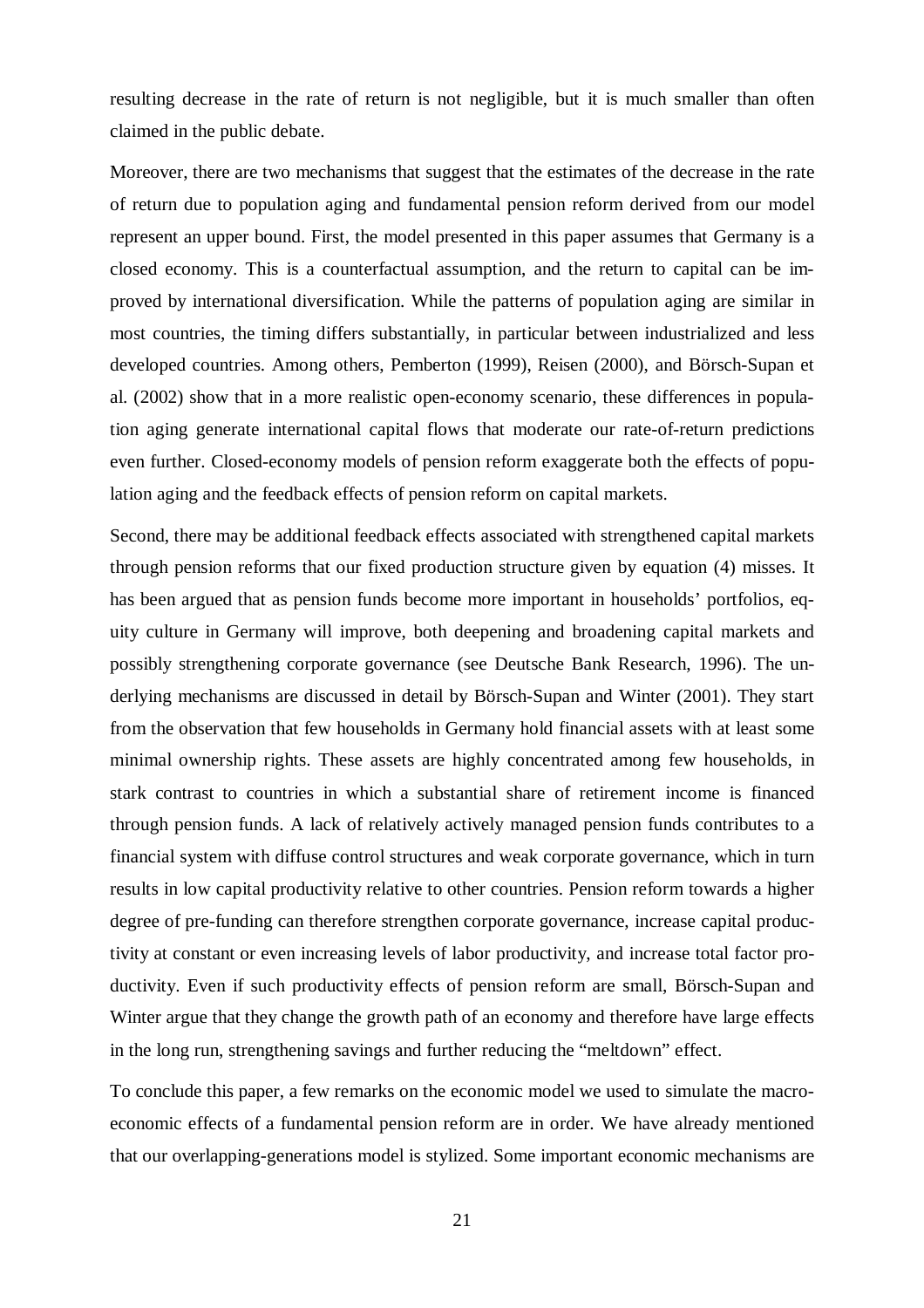not taken into account, most importantly, endogenous labor supply decisions and taxation. While it would be interesting to explore these issues in our model, we do not anticipate that they would change the basic message of our analysis. In addition, our sensitivity analysis with respect to labor market scenarios covers a wide range of potential endogenous labor market reactions.

At a more fundamental level, while the framework of rational, forward-looking life-cycle decisions is a convenient and broadly accepted tool for the analysis of the effects of pension reforms and other public policy measures, the underlying assumption of rational behavior has been criticized as being unrealistic. In many applications, one might ignore this problem by following an *as if* argument. For example, Rodepeter and Winter (1999) argue that simple rules of thumb might help individuals to achieve savings outcomes that are quite similar to the solution of the intertemporal optimization problem. Another problem might arise when individuals suffer from a lack of self-control: They might not be able to make time-consistent savings decisions that allow them to attain their desired levels of retirement wealth (O'Donoghue and Rabin, 1999; Diamond and Köszegi, 1999).

It is difficult to quantify the importance of deviations from the rationality assumption, in particular in an OLG model. If anything, we would argue that in Germany, in contrast to the United States, people have saved too much for retirement rather than too little (see Börsch-Supan et al*.*, 2001), and undersaving due to time-inconsistent preferences has not been a problem in the past. Also, recent polls by Boeri et al. (2001) suggest that people are well aware of the need to save for their retirement. In any case, it should be clear that a fundamental pension reform needs to provide appropriate incentives that ensure that individuals save enough to close the future pensions gap, and that individuals invest their retirement savings wisely. Providing retirement savings products that facilitate such decisions and allow for selfcommitment is an important task for insurance companies and banks, but there is no reason to believe that this cannot be achieved by the market sector. The 2001 pension reform in Germany provides such products, but it remains to be seen whether the incentives are strong enough to generate sufficient new saving; Börsch-Supan (2002) discusses this issue further.

Another aspect which is not reflected in our overlapping generations model is financial markets risk. Our analysis concentrated on the long-term path of the rate of return to capital in a model with no stochastic aggregate fluctuations, so there was no role for risk. Real-world investments are risky, and in their savings and portfolio decisions, households are concerned not only about the (expected) rate of return, but also about its variance, that is, about portfolio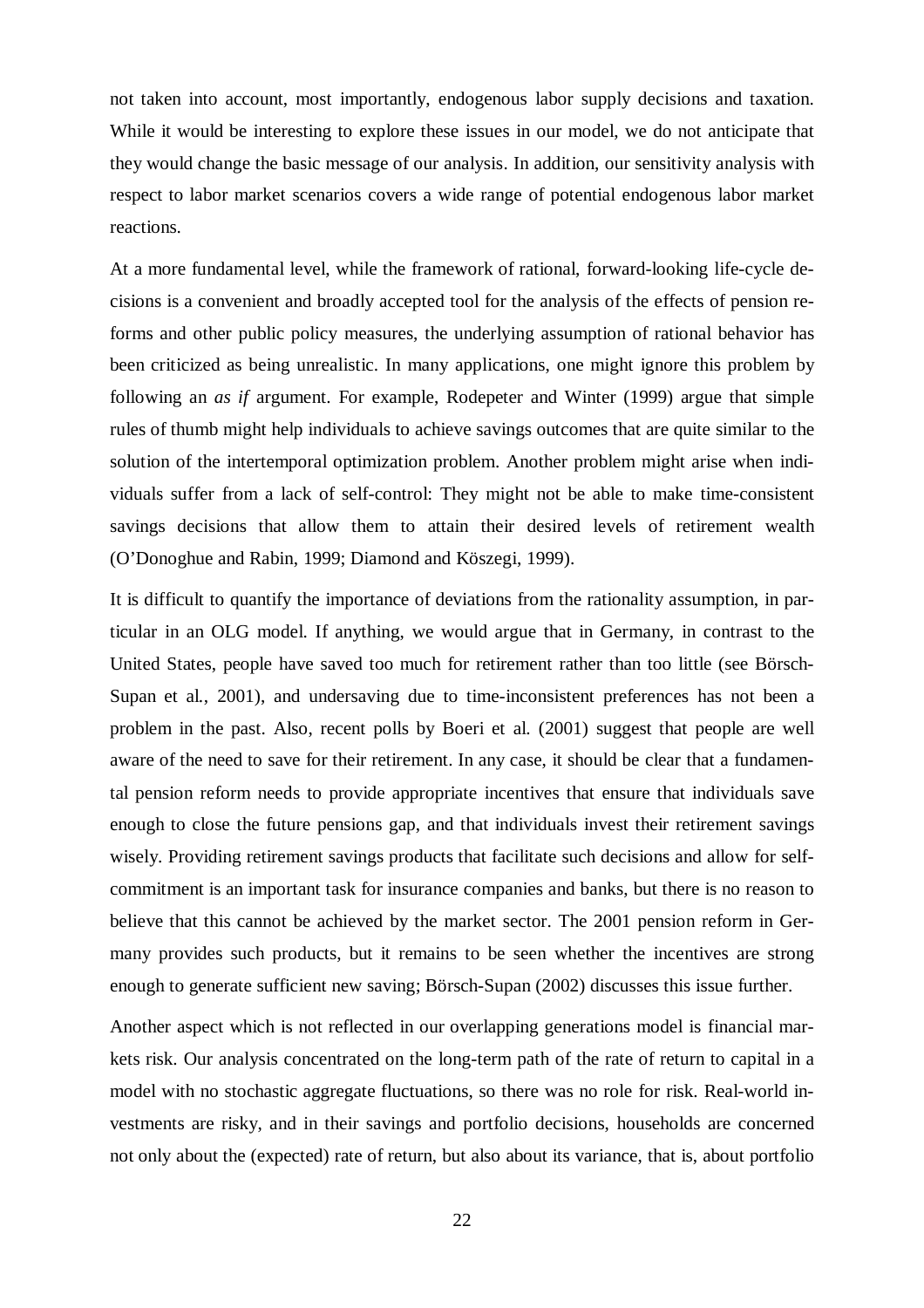risk. However, it is important to note that the average rates of return to capital projected in this paper are much lower than the rates of return to equity experienced on stock markets in the last few years. It is certainly not necessary that stock market valuations of productive capital grow at such rates to sustain a funded pension system. Even a considerable drop in the stock market relative to the record levels seen in the spring of 2000 would not jeopardize long-run average rates of return. Diamond (1999) and Poterba (2001) provide overviews of this issue and discuss what average rates of return might be expected in the future; these are in line with the results we obtained from our simulations.

Future research should incorporate risk aspects into OLG models such as the one we presented in this paper. Brooks (2000) provides an example. While his results, based on stylized demographic assumptions of an aging economy, are difficult to compare with our results which are based on realistic demographic projections and detailed reform proposals, the interest rate effects he obtains are in the same order of magnitude as the ones we report in this paper. Brooks reports that during the initial phase of demographic transition, when the baby boomers save more and drive the capital stock up, the expected rate of return to capital rises above its steady-state level by ten base points, while the risk-free rate is 23 base points higher. When the baby boomers get old and dissave, the rate of return to capital falls by ten base points, and the risk-free rate by 24 base points, below their steady-state levels.

The risk aspect of pension reform has generated strong statements. Burtless (2000) concludes his study of social security privatization and financial markets risks by taking an extreme position: "Because public social security is backed by taxing and borrowing authority of the state, it can spread risks over a much larger population ..., including contributors and beneficiaries in several generations." We do not think that this statement can be backed by a formal analysis. Exact welfare comparisons in stochastic overlapping generations models that allow for (idiosyncratic or aggregate) risk are conceptually quite difficult (see Sargent, 1999), and they need to take account of the nature of risks involved, including the various risks inherent in pensions based on policy decisions.<sup>17</sup> Moreover, one should not forget what is at stake. Given the severity of the population aging problem that lies ahead, the "tax and borrow" approach to reforming social security is just not feasible for a country aging as deeply as Germany. The political strain caused by the degree of intergenerational redistribution (and the associated tax rates) required for sustaining the existing pay-as-you-go system is likely to out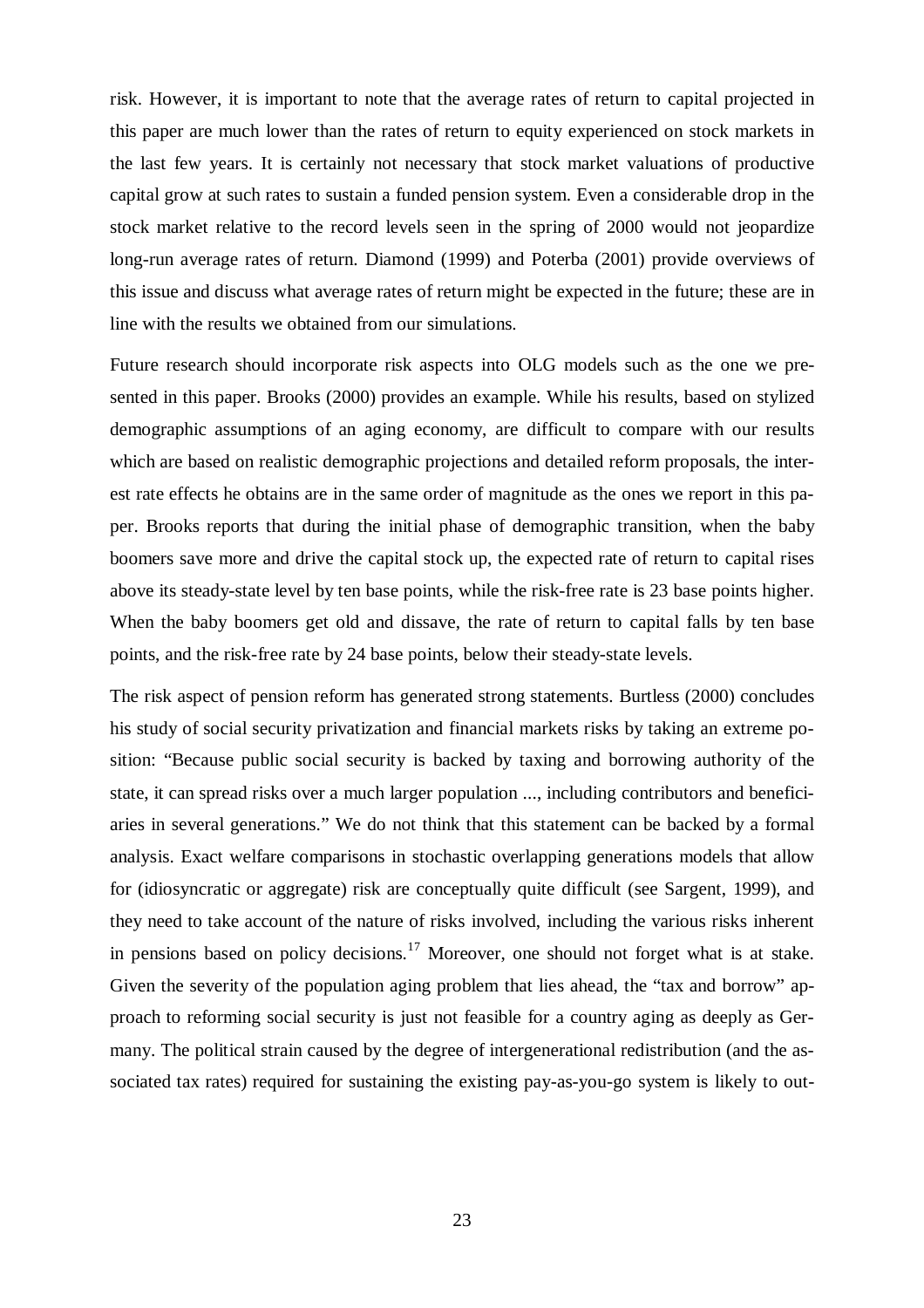weigh the benefits of mandated intergenerational risk sharing by far. While more research is needed on the risk aspects of a fundamental pension reform, our analysis suggests that the rate of return to capital can sustain such reforms.

<u>.</u>

<sup>&</sup>lt;sup>17</sup> Miles and Timmermann (1999), Bohn (1999), Shiller (1999), Storesletten *et al.* (1999), and Rangel and Zeckhauser (1999) provide formal analyses of institutional arrangements for intragenerational, intergenerational, and international risk sharing.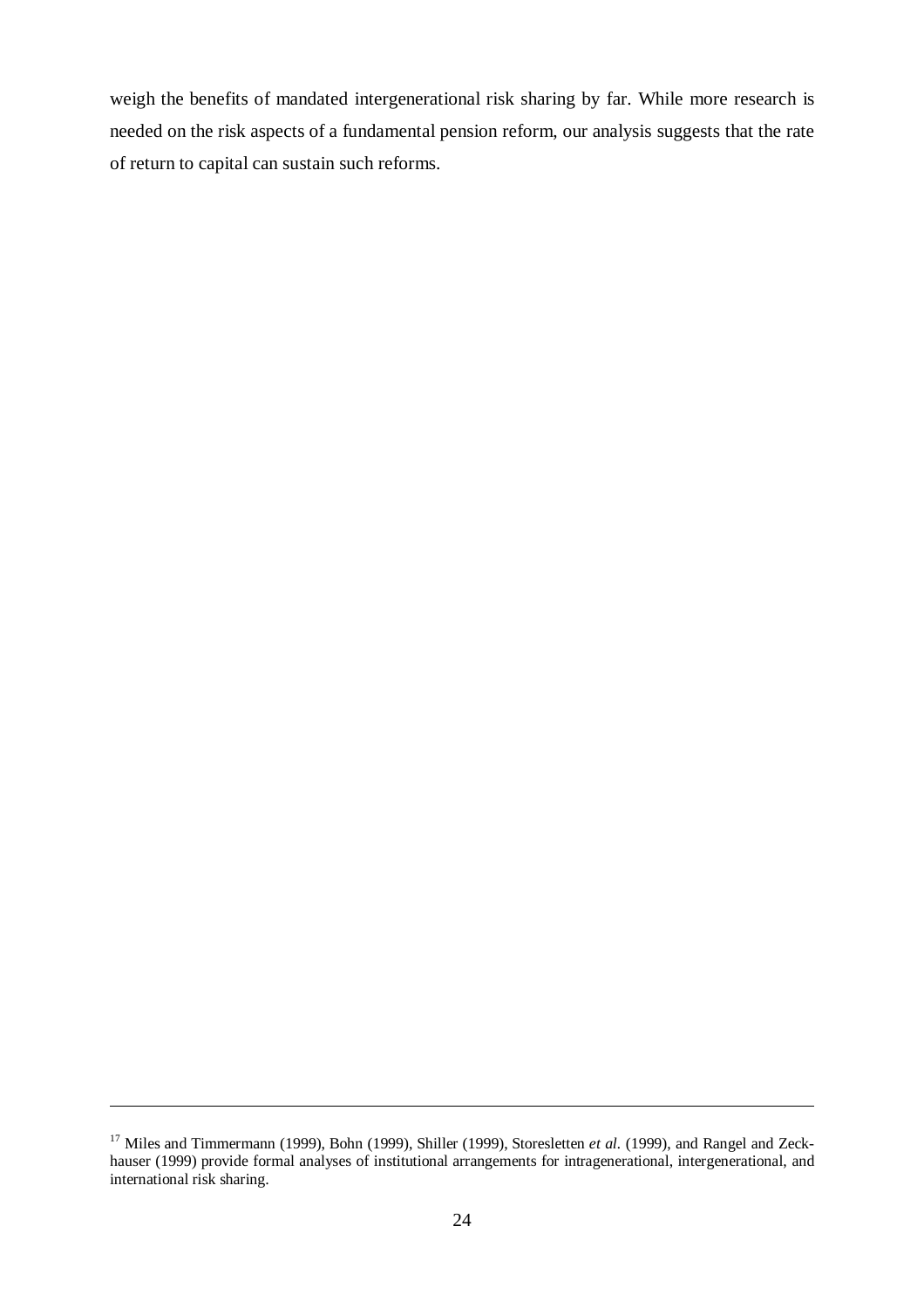# **References**

- **Altig, D., A.J. Auerbach, L.J. Kotlikoff, K.A. Smetters, and J. Walliser (2001):** Simulating fundamental tax reform in the United States. *American Economic Review*, 91, 574–595.
- **Auerbach, A.J. and L.J. Kotlikoff (1987):** *Dynamic Fiscal Policy*. Cambridge, MA: Cambridge University Press.
- **Birg, H. and A. Börsch-Supan (1999):** *Für eine neue Aufgabenteilung zwischen gesetzlicher und privater Altersversorgung*. Berlin: Gesamtverband der Versicherungswirtschaft.
- **Boeri, T., A. Börsch-Supan, and G. Tabellini (2001):** Would you like to shrink the welfare state? The opinions of European citizens. *Economic Policy*, 32, 7–50.
- **Bohn, H. (1999):** Should the Social Security trust fund hold equities? An intergenerational welfare analysis. *Review of Economic Dynamics*, 2, 666–607.
- **Börsch-Supan, A. (1995):** Die Rolle von Direktinvestitionen bei der regionalen Entwicklung eines alternden Europas. In: B. Gahlen, H. Hesse and H.-J. Ramser (eds.), *Standort und Region: Neue Ansätze zur Regionalökonomik* (Wirtschaftswissenschaftliches Seminar Ottobeuren, Vol. 24), Tübingen: J.C.B. Mohr (Paul Siebeck).
- **Börsch-Supan, A. (1998):** Germany: A social security system on the verge of collapse. In: H. Siebert (ed.), *Redesigning Social Security*. Tübingen: J.C.B. Mohr (Paul Siebeck).
- **Börsch-Supan, A. (2000):** A model under siege: A case study of the German retirement insurance system. *Economic Journal*, 101, F24–F45.
- **Börsch-Supan, A. (2002):** A blueprint for Germany's pension reform. Discussion Paper No. 02-02, Mannheim Research Institute for the Economics of Aging (MEA), University of Mannheim.
- **Börsch-Supan, A., A. Ludwig, and J. Winter (2002):** Aging and international capital flows. In: A. Auerbach and H. Hermann (eds.): *Aging, Financial Markets and Monetary Policy*, Heidelberg: Springer, 55–83.
- **Börsch-Supan, A., A. Reil-Held, R. Rodepeter, R. Schnabel, and J. Winter (2001):** The German savings puzzle, *Research in Economics*, 55, 15–38.
- **Börsch-Supan, A. and J. Winter (2001):** Population aging, savings behavior and capital markets. Working Paper No. 8561, National Bureau of Economic Research, Washington, D.C.
- **Bonin, H., B. Raffelhüschen, and J. Walliser (2000):** Can immigration alleviate the demographic burden? *Finanzarchiv*, 57, 1-21.
- **Brooks, R. (2000):** What will happen to financial markets when the baby boomers retire? Working Paper No. 00/18, International Monetary Fund, Washington, D.C.
- **Burtless, G. (2000):** Social security privatization and financial market risk. Working Paper No. 10, Center for Social and Economic Dynamics, Brookings Institution, Washington, D.C.
- **Buslei, H. and Kraus, F. (1996):** Wohlfahrtseffekte eines graduellen Übergangs auf ein niedrigeres Rentenniveau. In: V. Steiner and K.F. Zimmermann (eds), *Soziale Sicherung und Arbeitsmarkt: Empirische Analyse und Reformansätze*. Baden-Baden: Nomos.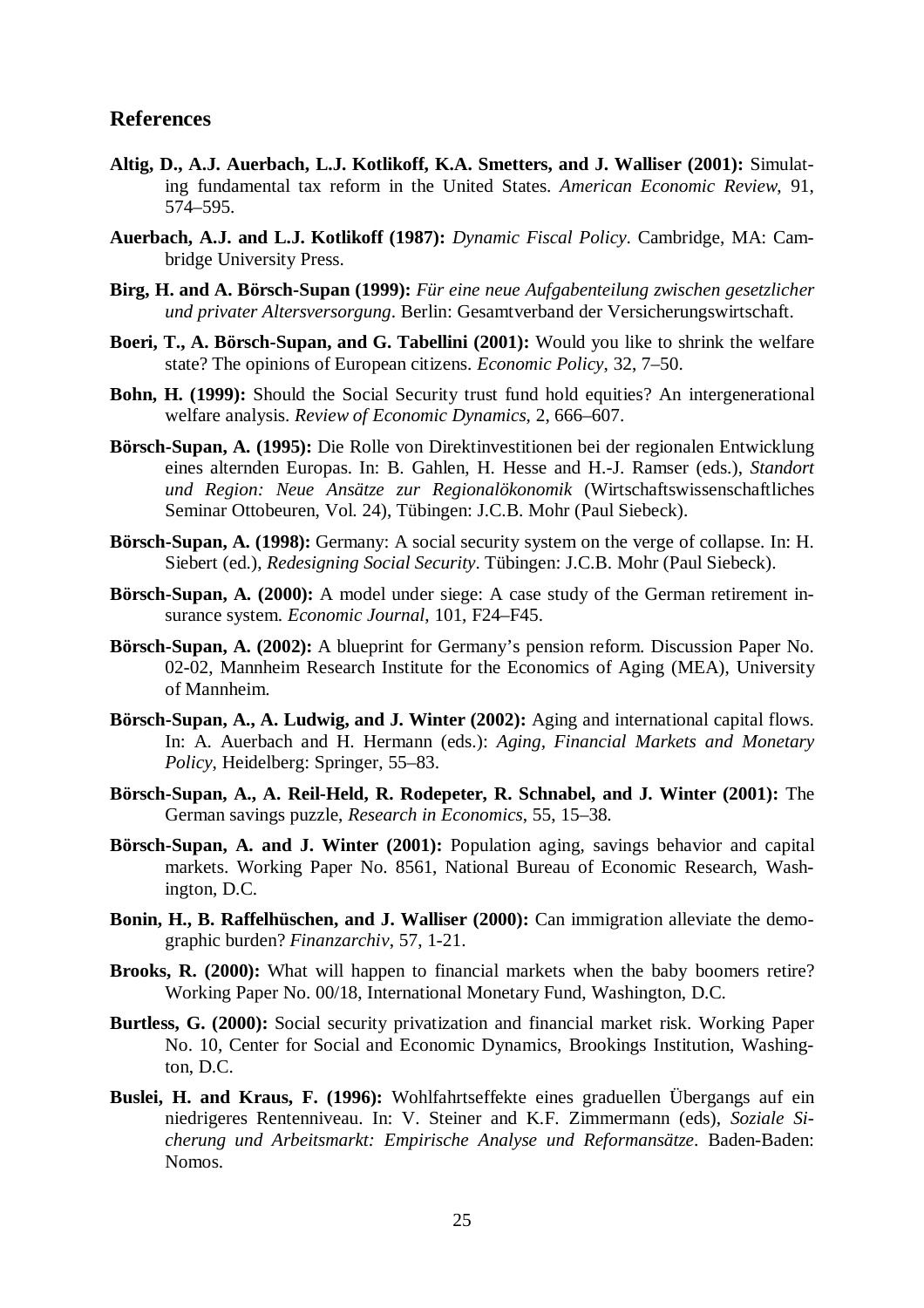- **Cutler, D.M., J.M. Poterba, L.M. Sheiner, and L.H. Summers (1990):** An aging society: Opportunity or challenge*? Brookings Papers on Economic Activity*, No. 1, 1–73.
- **De Nardi, M., S. Imrohoroglu and T.J. Sargent (1999):** Projected U.S. demographics and social security. *Review of Economic Dynamics*, 2, 575–615.
- **Deutsche Bank Research (1996):** *From Pension Reserves to Pension Funds: An Opportunity for the German Financial Market.* Frankfurt: Deutsche Bank Research.
- **Diamond, P.A. (1965):** National debt in a neoclassical growth model. *American Economic Review*, 55, 1126–1150.
- **Diamond, P.A. (1999):** What stock market returns to expect for the future? Issue in Brief No. 2, Center for Retirement Research, Boston College.
- **Diamond, P.A. and B. Köszegi (1999):** Quasi-hyperbolic discounting and retirement. Mimeo, Massachusetts Institute of Technology.
- Fehr, H. (1999): Pension reform during the demographic transition. Mimeo, University of Tübingen.
- Fitzenberger, B., R. Hujer, T.E. MaCurdy, and R. Schnabel (2001): Testing for uniform wage trends in West-Germany: A cohort analysis using quantile regressions for censored data. *Empirical Economics*, 26, 41–86.
- **Hirte, G. (2002):** Welfare and macroeconomic effects of the German pension acts of 1992 and 1999: A dynamic CGE study. *German Economic Review*, 3, 81–106.
- **Hurd, M. (1989):** Mortality risk and bequest. *Econometrica*, 57, 173–209.
- **Kotlikoff, L.J. (1998):** The A-K model: Its past, present and future. Working Paper No. 6684, National Bureau of Economic Research, Washington, D.C.
- **Kotlikoff, L.J., K. Smetters, and J. Walliser (1999):** Privatizing social security in the United States: Comparing the Options. *Review of Economic Dynamics*, 2, 532–574.
- **Ludwig, A. (2002):** *Rentenreformen im globalen Kontext*. Frankfurt: Peter Lang.
- **Miles, D. (1999):** Modeling the impact of demographic change upon the economy. *Economic Journal*, 109, 1–36.
- **Miles, D. and A. Iben (2000):** The reform of pension systems: Winners and losers across generations in the United Kingdom and Germany. *Economica*, 67, 203–228.
- **Miles, D. and A. Timmermann (1999):** Risk sharing and transition costs in the reform of pension systems in Europe. *Economic Policy*, 29, 253-286.
- **O'Donoghue, T. and M. Rabin (1999):** Procrastination in preparing for retirement. In: H.J. Aaron (ed.), *Behavioral Dimensions of Retirement Economics*, Washington, D.C.: Brookings Institution, 125–156.
- Pemberton, J. (1999): Social security: National policies with international implications. *Economic Journal*, 109, 492–508.
- **Poterba, J.M. (2001):** Demographic structure and asset returns. *Review of Economics and Statistics*, 83, 565–584.
- **Raffelhüschen, B. (1993):** Funding social security through Pareto-optimal conversion policies. *Journal of Economics*, 7, Supplement.
- **Rangel, A. and R. Zeckhauser (1999):** Can market and voting institutions generate optimal intergenerational risk sharing? In: J.Y. Campbell and M. Feldstein (eds.), *Risk Aspects of Investment Based Social Security Reform*, Chicago, IL: University of Chicago Press.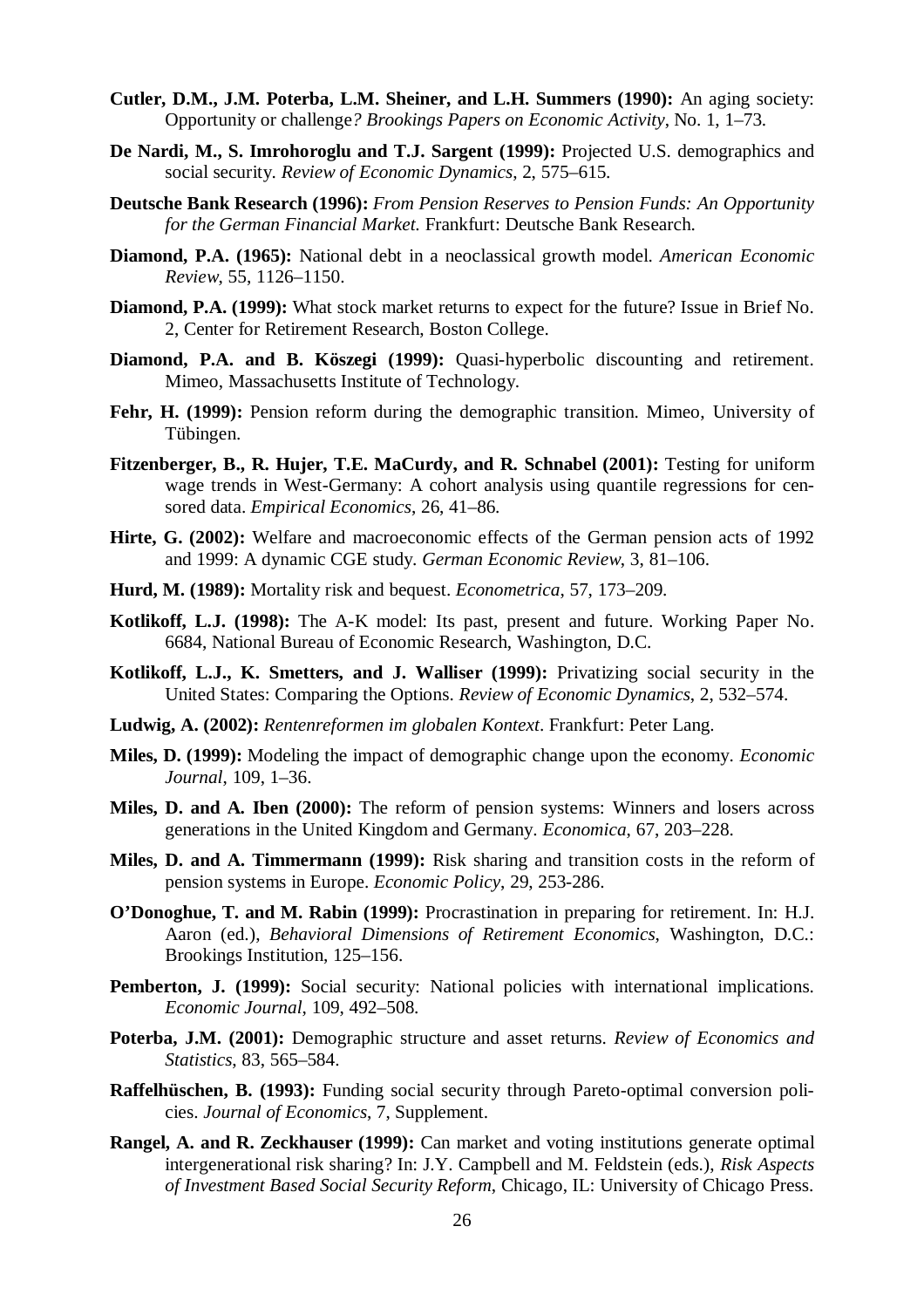- **Razin, A. and E. Sadka (1999):** Migration and pension with international capital mobility. *Journal of Public Economics*, 74, 141–150.
- **Reisen, H. (2000):** *Pensions, Savings and Capital Flows: From Aging to Emerging Markets*. Cheltenham, UK: Edward Elgar.
- **Rodepeter, R. and J. Winter (1999):** Rules of thumb in life-cycle savings models. Discussion Paper No. 99-81, Sonderforschungsbereich 504, University of Mannheim.
- **Rürup, B. (2000):** The future of the German pension system: Stabilization of contributions by a mandatory savings plan. Paper presented at the NBER-Kiel Institute Conference "Coping with the pension crisis: where does Europe stand?", Berlin, March 20–21, 2000.
- **Samuelson, P.A. (1958):** An exact consumption-loan model of interest with or without social contrivance of money. *Journal of Political Economy*, 66, 467–482.
- **Sargent, T.J. (1999):** Comment on "Can market and voting institutions generate optimal intergenerational risk sharing? " by A. Rangel and R. Zeckhauser. Mimeo, Stanford University.
- **Schnabel, R. (2001):** *Die Rentenreform 2001: Gutachten zur Rentabilität, Generationengerechtigkeit und den wirtschaftlichen Annahmen der Regierung*. Köln: Deutsches Institut für Altersvorsorge.
- **Shiller, R.J. (1999):** Social security and institutions for intergenerational, intragenerational, and international risk-sharing. *Carnegie-Rochester Conference Series on Public Policy*, 50, 165–204.
- **Sinn, H.-W. (1999):** The crisis of Germany's pension insurance system and how it can be resolved. Working Paper No. 191, ifo Institut für Wirtschaftsforschung, München.
- **Sinn, H.-W. and M. Thum (1999):** Gesetzliche Rentenversicherung: Prognosen im Vergleich. *Finanzarchiv*, 56, 104-135.
- **Storesletten, K., C. (2000):** Sustaining fiscal policy through immigration. *Journal of Political Economy*, 108, 300–323.
- **Storesletten, K., C. Telmer, and A. Yaron (1999):** The risk sharing implications of alternative social security systems. *Carnegie-Rochester Conference Series on Public Policy*, 50, 213–259.
- **Wissenschaftlicher Beirat beim Bundesministerium für Wirtschaft (1998):** Grundlegende Reform der Gesetzlichen Rentenversicherung. Bonn.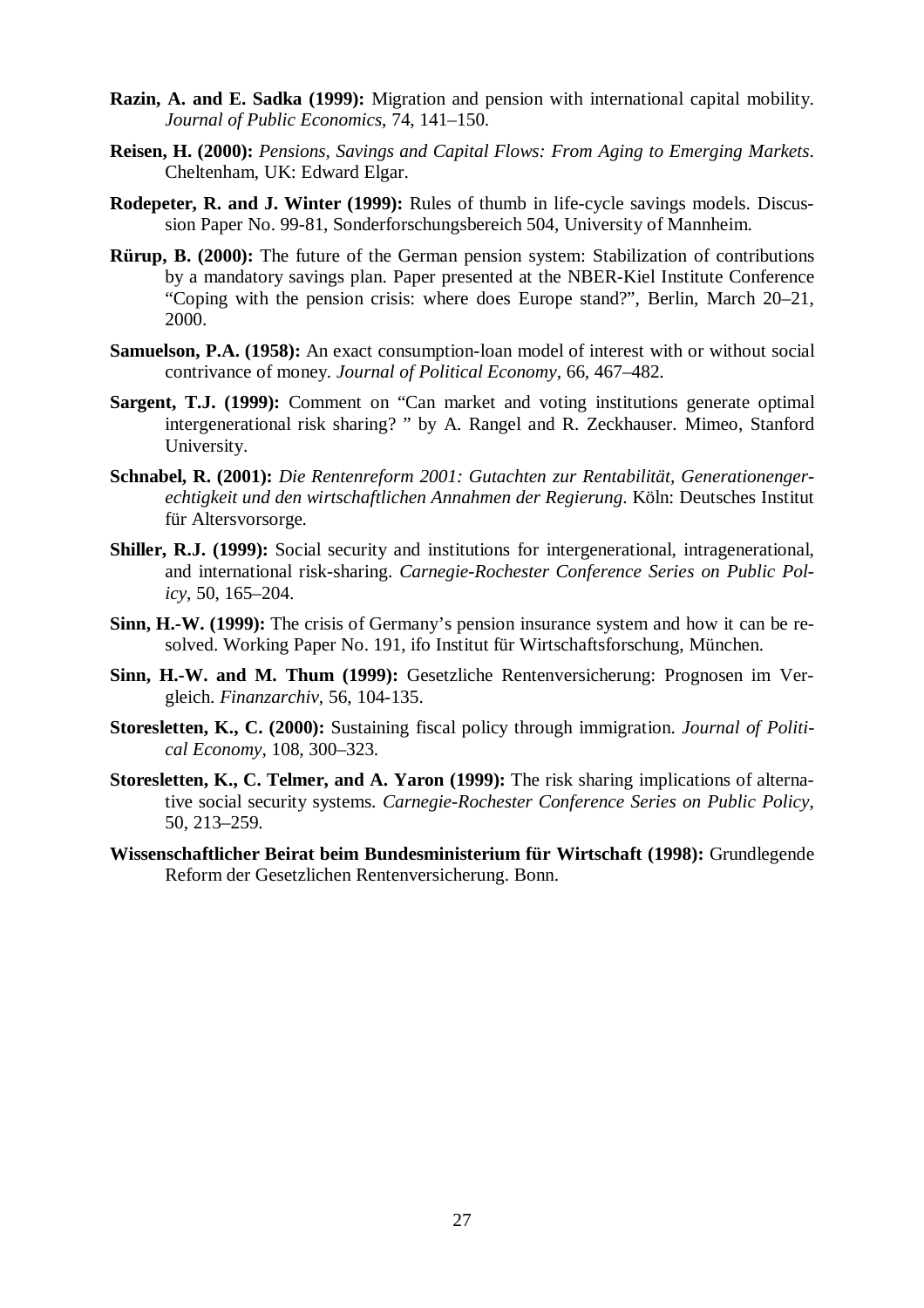| Year      | Mortality<br>Scenario | Male $-$<br>West | Female $-$<br>West | Male $-$<br>East | Female -<br>East | Male - Mi-<br>grants | $Female -$<br>Migrants |
|-----------|-----------------------|------------------|--------------------|------------------|------------------|----------------------|------------------------|
| 1994/1996 | Scenario 1            | 73               | 79.5               | 70.3             | 77.9             | 80.3                 | 85.2                   |
| 2080      |                       | 79               | 85                 | 79               | 85               | 81                   | 87                     |
| 1994/1996 | Scenario 2            | 73               | 79.5               | 70.3             | 77.9             | 80.3                 | 85.2                   |
| 2080      |                       | 81               | 87                 | 81               | 87               | 81                   | 87                     |
| 1994/1996 | Scenario 3            | 73               | 79.5               | 70.3             | 77.9             | 80.3                 | 85.2                   |
| 2080      |                       | 83               | 89                 | 83               | 89               | 81                   | 87                     |

**Table 1:** Assumptions on mortality in the demographic model

**Note:** A more detailed description of the transition paths is given in Birg and Börsch-Supan (1999). **Source:** Birg and Börsch-Supan (1999).

### **Table 2:** Assumptions on the total fertility rate in the demographic model

| Year | Natives - West | Natives - East | $Immigrants - West$ Immigrants - East |      |
|------|----------------|----------------|---------------------------------------|------|
| 1998 | 1.35           | 1.12           | 1.9                                   | 1.55 |
| 2040 | 1.35           | 1.35           | 1.35                                  | 1.35 |

**Note:** A more detailed description of the transition paths is given in Birg and Börsch-Supan (1999). **Source:** Birg and Börsch-Supan (1999).

#### **Table 3:** Assumptions on net migration in the demographic model

| Year              | Scenario 1 | Scenario 2 | Scenario 3 |  |
|-------------------|------------|------------|------------|--|
| 1998              | + 47.098   | + 47.098   | + 47.098   |  |
| since 2002 / 2005 | + 22.064   | + 120,000  | + 219,069  |  |

**Note:** A more detailed description of the transition paths is given in Birg and Börsch-Supan (1999). **Source:** Birg and Börsch-Supan (1999).

#### **Table 4:** Assumptions on decreases in unemployment

| Year | Scenario 1 | Scenario 2 | Scenario 3 |
|------|------------|------------|------------|
| 2000 | 10 %       | $10 \%$    | 10 $%$     |
| 2030 | 7 %        | 5%         | 4 %        |

#### **Table 5:** Assumptions on the mean retirement age

| Year | Scenario 1 | Scenario 2 | Scenario 3 |
|------|------------|------------|------------|
| 2000 | 60         | 60         | 60         |
| 2050 | 60         | 63         | 65         |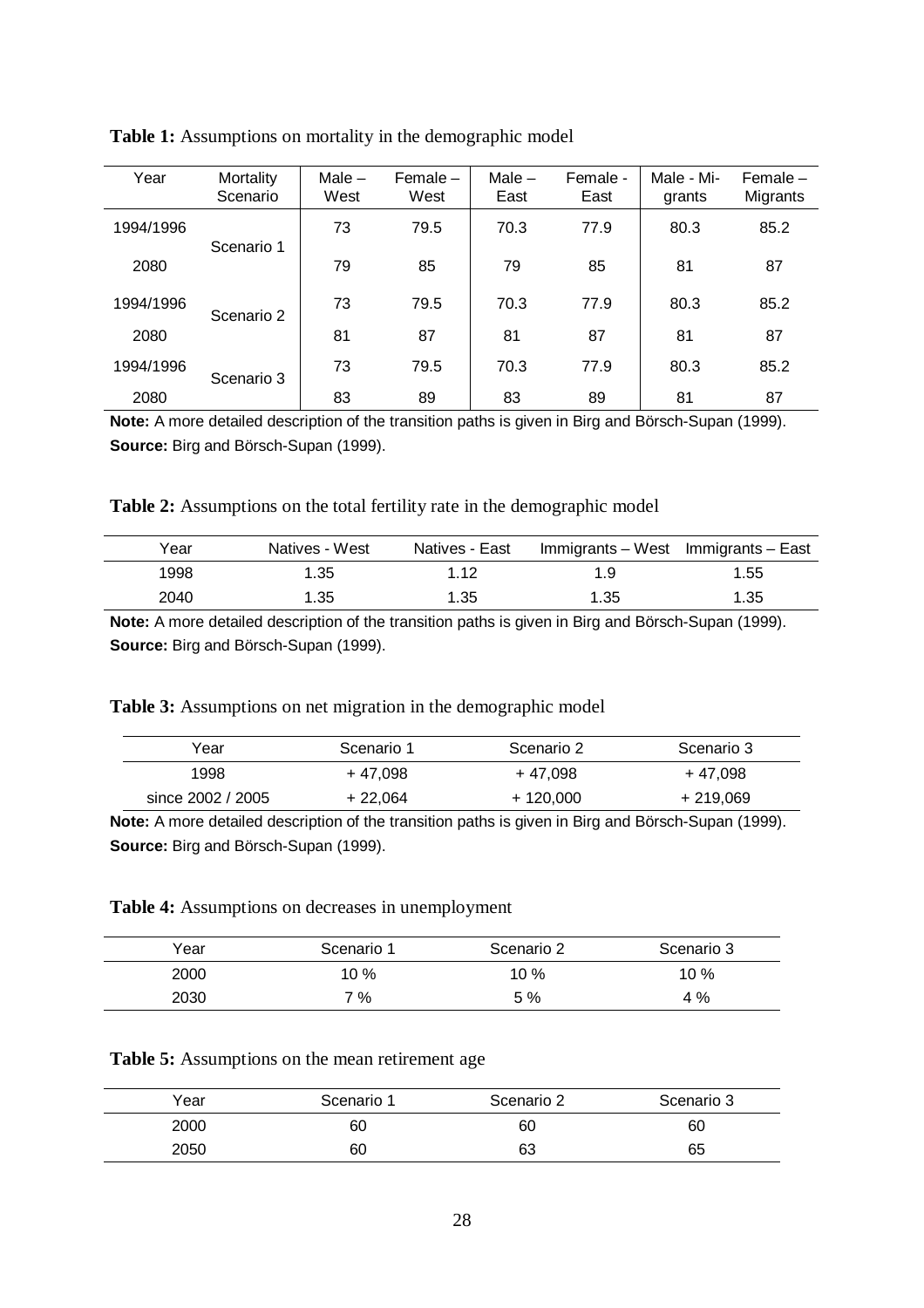**Table 6:** Assumptions on an adjustment of labor force participation rates by 2050

| Year                  | Scenario 1 | Scenario 2 | Scenario 3 |
|-----------------------|------------|------------|------------|
| Women to Men          |            | 0.6        | 0.9        |
| East to West          |            |            |            |
| Immigrants to Natives |            | 0.15       | 0.5        |

**Note:** The difference between the age-specific labor force participation rates is reduced by the factor given in the table. A more detailed description of the procedure is given in Ludwig (2002).

**Table 7:** Calibration of parameters in the overlapping generations model

| Calibration parameter                                                  | Benchmark values | Sensitivity analysis |
|------------------------------------------------------------------------|------------------|----------------------|
| $\alpha$ : output share of capital in the CES production<br>function   | 0.4              | $0.3 - 0.4$          |
| $\beta$ : elasticity of substitution in the CES production<br>function | 1                | $0.8 - 1$            |
| g: growth rate of labor augmenting technical<br>change                 | 0.015            | $0.01 - 0.02$        |
| δ: depreciation rate of capital                                        | 0.05             | 0.05                 |
| p: rate of time preference                                             | 0.01             | $0.01 - 0.03$        |
| σ: coefficient of relative risk aversion                               | 2.7              | $2 - 4$              |

#### **Table 8:** Sensitivity with regard to population and labor force scenarios

| Difference in            | <b>Benchmark</b> | <b>Sensitivity analysis</b> |           |           |           |  |
|--------------------------|------------------|-----------------------------|-----------|-----------|-----------|--|
|                          |                  | Mean                        | Median    | Minimum   | Maximum   |  |
| S/Y under CS             | $-0.092$         | $-0.092$                    | $-0.092$  | $-0.105$  | $-0.078$  |  |
| r under CS               | $-0.0067$        | $-0.0072$                   | $-0.0067$ | $-0.0107$ | $-0.0044$ |  |
| S/Y between<br>FR and CS | 0.013            | 0.015                       | 0.014     | 0.006     | 0.029     |  |
| r between FR<br>and CS   | $-0.0047$        | $-0.005$                    | $-0.0047$ | $-0.0076$ | $-0.003$  |  |
| S/Y between RI<br>and CS | 0.002            | 0.002                       | 0.002     | 0.0014    | 0.0033    |  |
| r between RI<br>and CS   | $-0.001$         | $-0.001$                    | $-0.001$  | $-0.0013$ | $-0.0009$ |  |

**Note:** S/Y: savings rate, r: rate of return to capital, CS: pure PAYG system, FR: freezing model, RI: Riester reform. The differences between the savings rate and the rate of return to capital in the pure PAYG system are the effects of population aging and give the differences in the respective rates between the peak in about 2015 and the trough in about 2035. The differences in the respective rates between the pension systems are evaluated in 2050.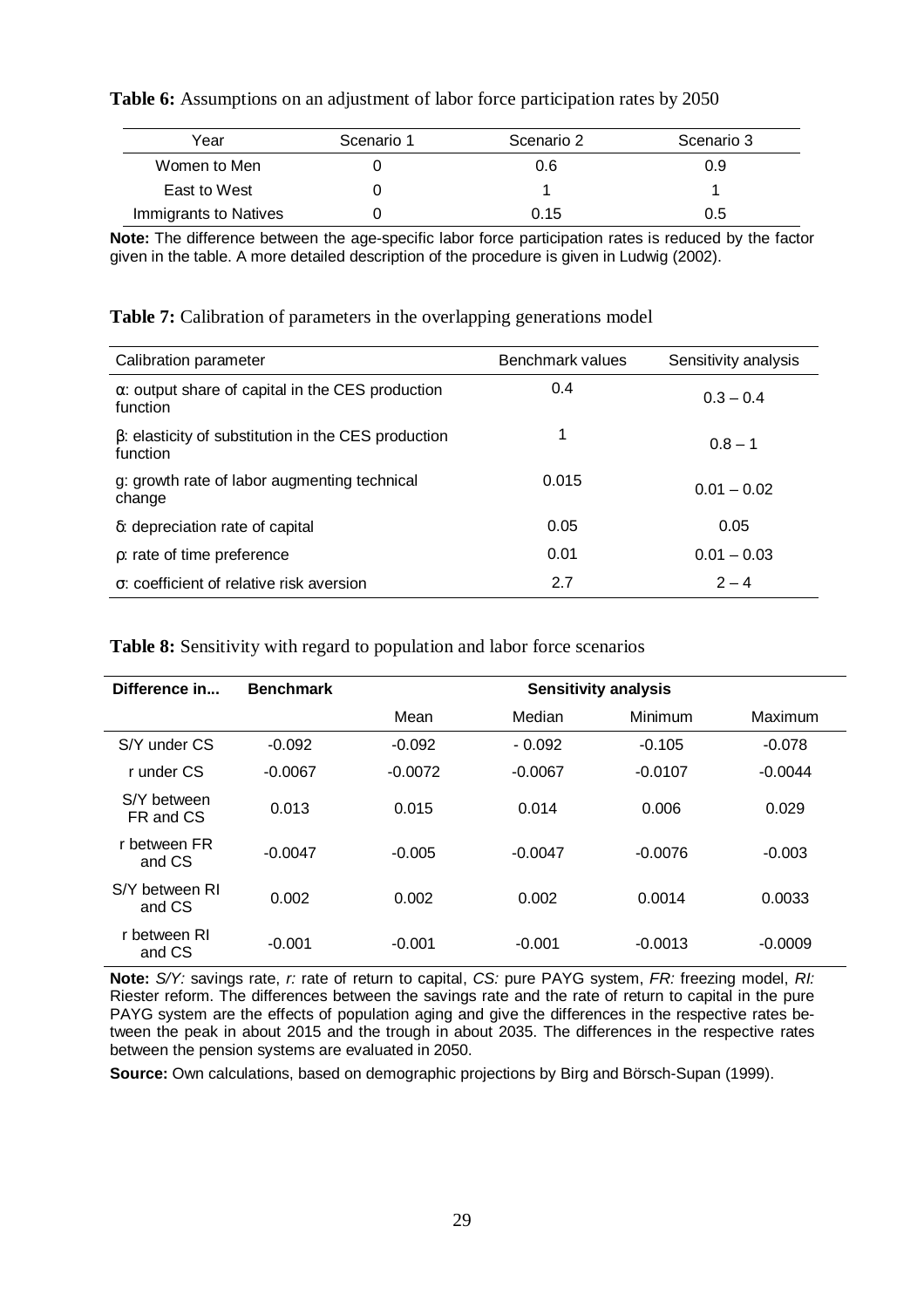**Table 9:** Sensitivity with regard to the calibration parameters

| Difference in            | <b>Benchmark</b> | <b>Sensitivity analysis</b> |           |          |           |  |
|--------------------------|------------------|-----------------------------|-----------|----------|-----------|--|
|                          |                  | Mean                        | Median    | Minimum  | Maximum   |  |
| S/Y under CS             | $-0.092$         | $-0.068$                    | $-0.067$  | $-0.097$ | $-0.051$  |  |
| r under CS               | $-0.0067$        | $-0.0066$                   | $-0.006$  | $-0.011$ | $-0.0036$ |  |
| S/Y between<br>FR and CS | 0.013            | 0.0096                      | 0.0095    | 0.0064   | 0.014     |  |
| r between FR<br>and CS   | $-0.0047$        | $-0.0057$                   | $-0.0056$ | $-0.009$ | $-0.0038$ |  |
| S/Y between RI<br>and CS | 0.002            | 0.0014                      | 0.0014    | 0.0009   | 0.002     |  |
| r between RI<br>and CS   | $-0.001$         | $-0.0012$                   | $-0.0012$ | $-0.002$ | $-0.0008$ |  |

**Note:** S/Y: savings rate, r: rate of return to capital, CS: pure PAYG system, FR: freezing model, RI: Riester reform. The differences between the savings rate and the rate of return to capital in the pure PAYG system are the effects of population aging and give the differences in the respective rates between the peak in about 2015 and the trough in about 2035. The differences in the respective rates between the pension systems are evaluated in 2050.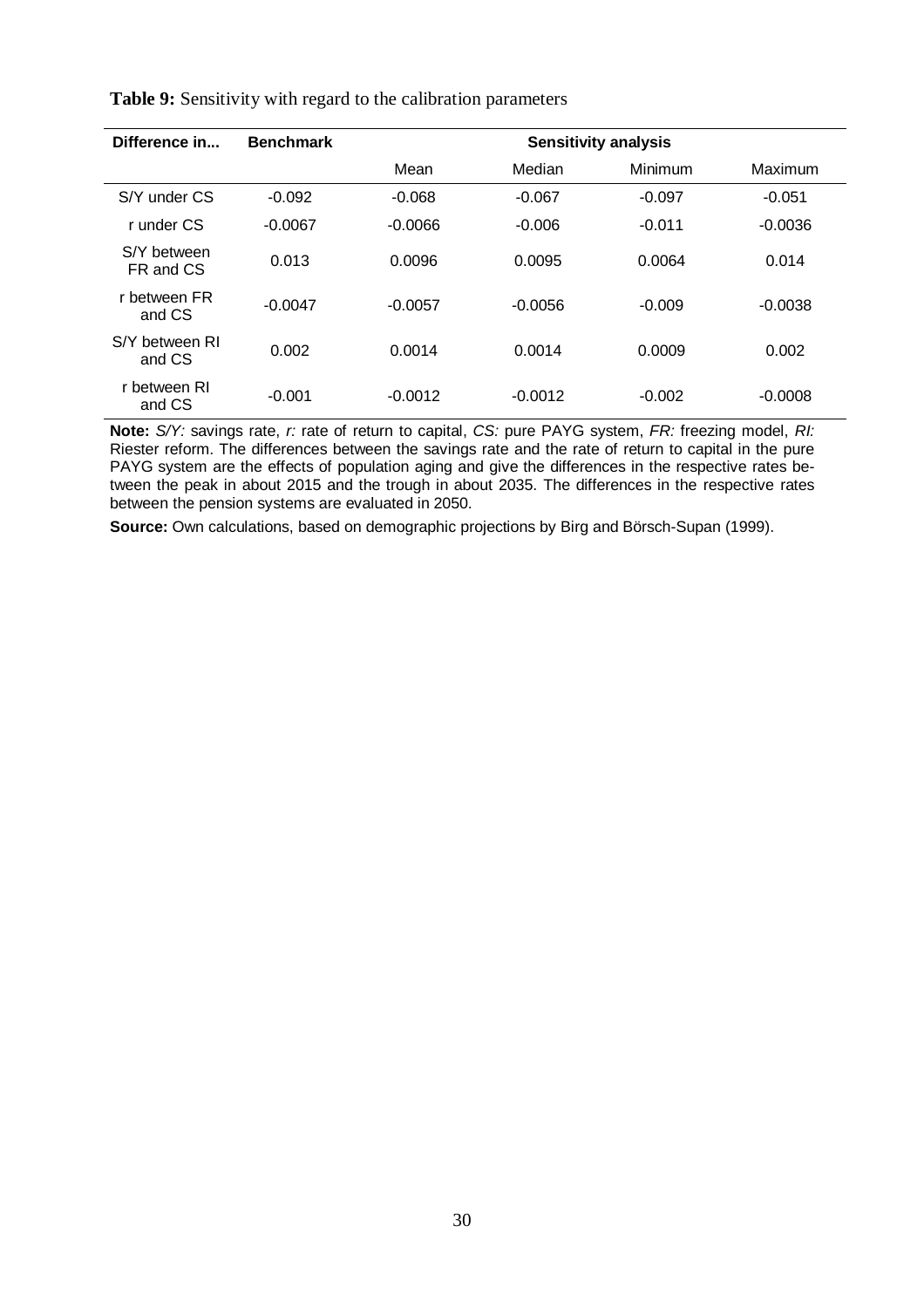

Figure 1: Projections of the old-age dependency ratio

*Notes:* This figure shows projections of the number of persons older than 65 as a percentage of the working age population for three demographic scenarios.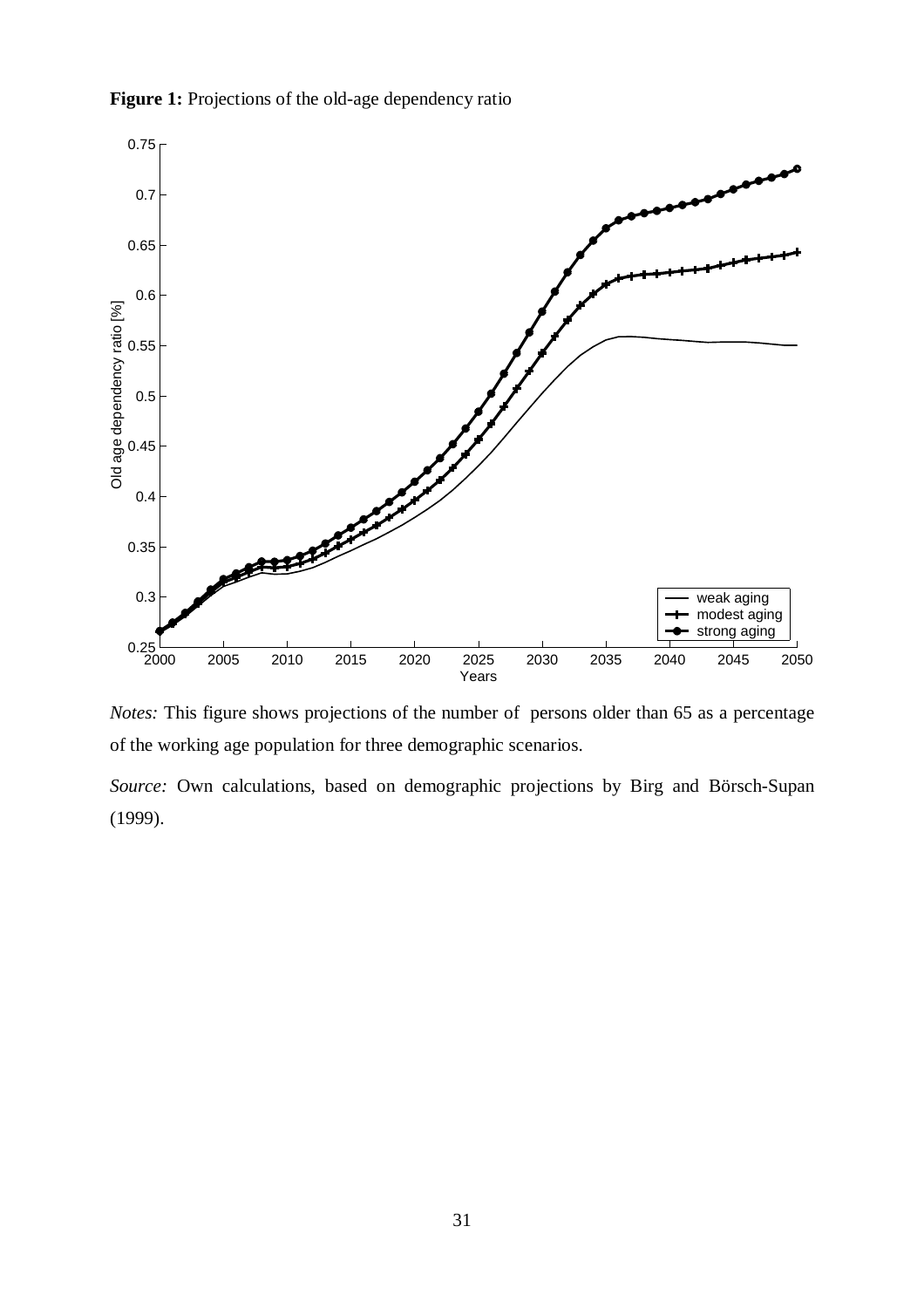



*Notes:* This figure shows projections of the number of pensioners as a percentage of the number of workers for combinations of demographic and labor force scenarios.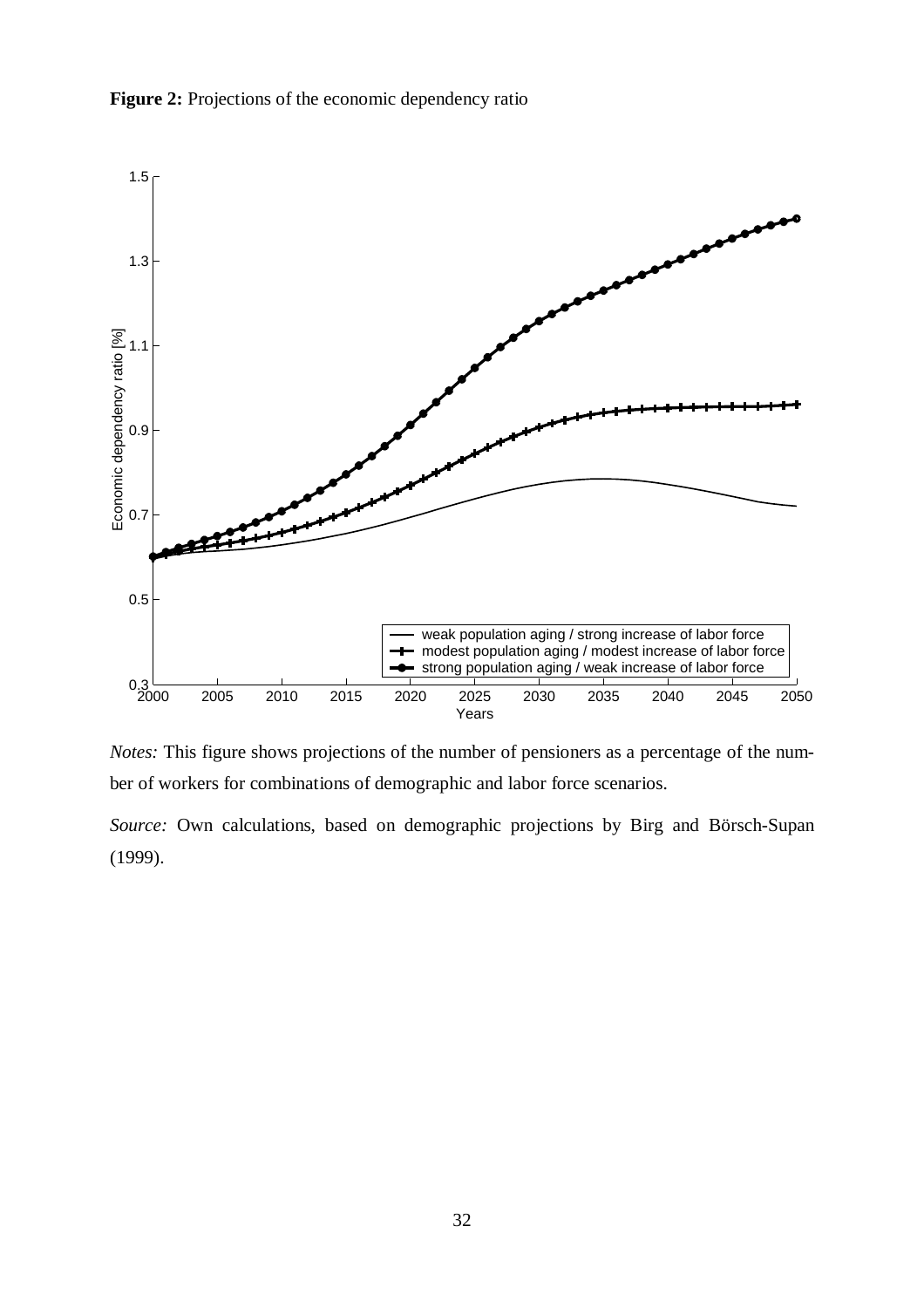**Figure 3:** Projections of the comprehensive contribution rate to the public pension system under alternative pension systems



*Notes:* This figure shows projections of the comprehensive contribution rate to the public pensions system derived under benchmark assumptions for demographic change and the development of the labor force and alternative pension systems.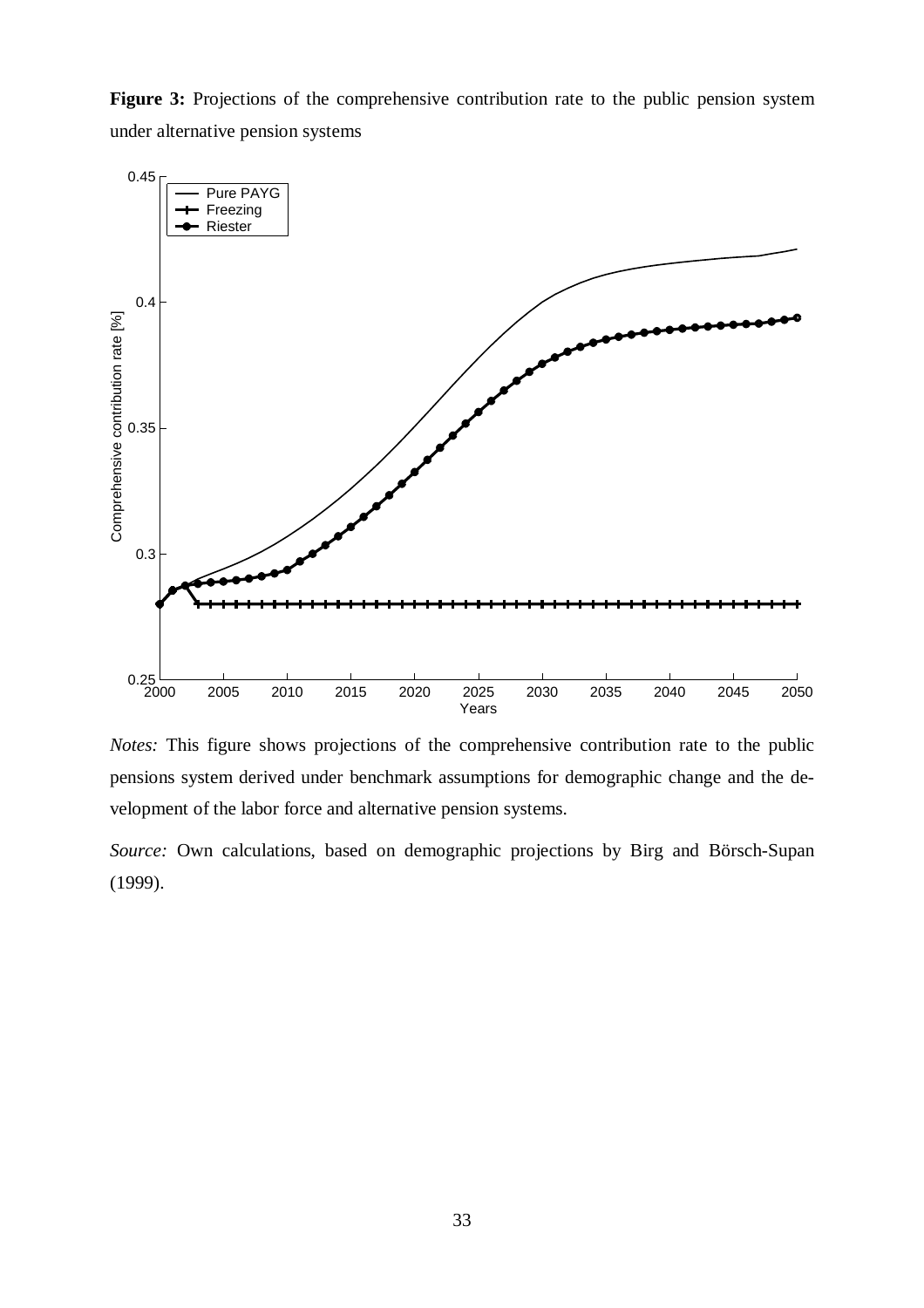Figure 4: Projections of the replacement rate of the public pension system under alternative pension systems



*Notes:* This figure shows projections of the comprehensive contribution rate to the public pensions system derived under benchmark assumptions for demographic change and the development of the labor force and alternative pension systems.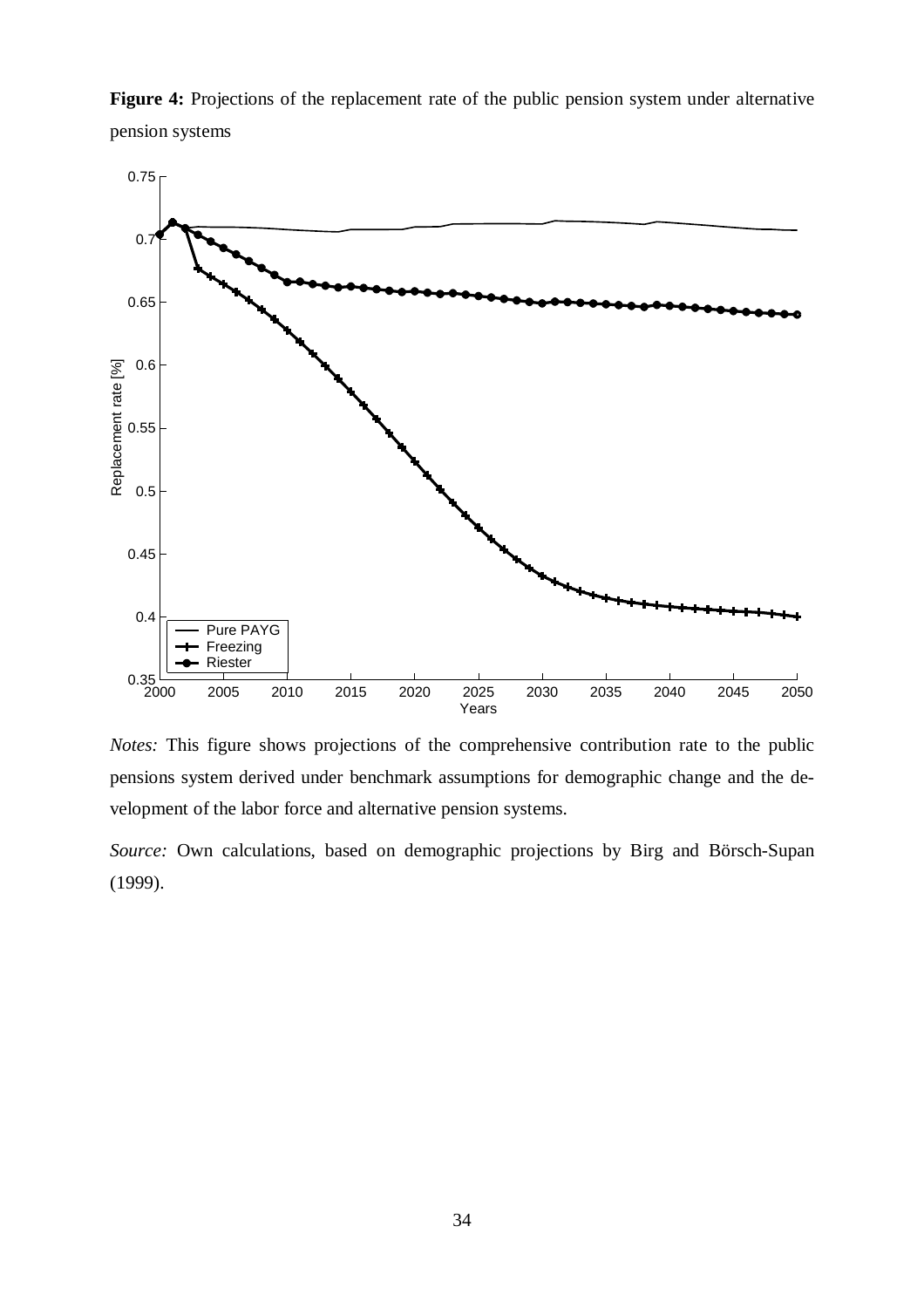

**Figure 5:** Projections of the aggregate saving rate under alternative pension systems

*Notes:* This figure shows projections of the aggregate saving rate derived from an overlapping generations model under benchmark assumptions for demographic change and the development of the labor force and alternative pension systems.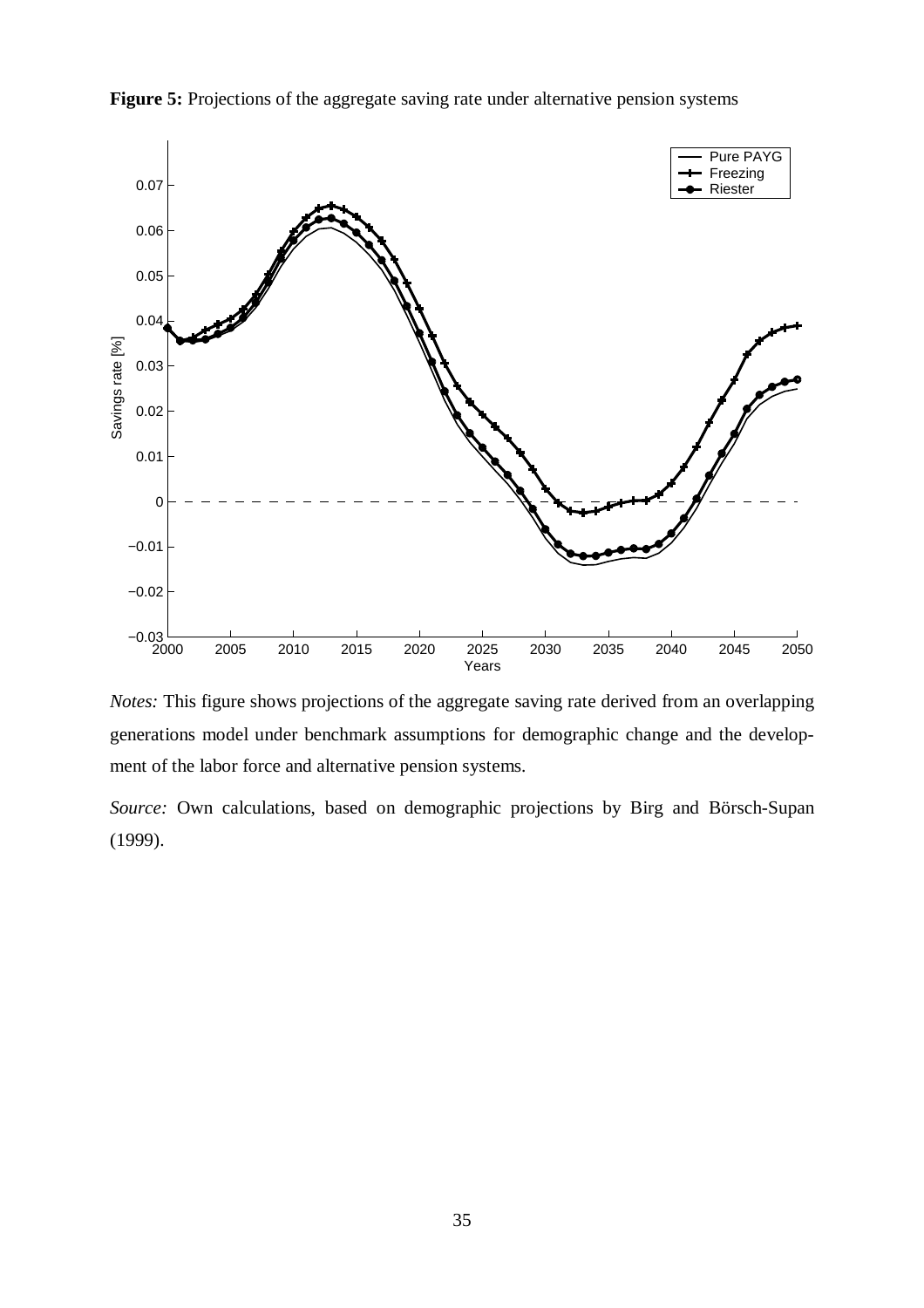

**Figure 6:** Projections of the aggregate capital stock under alternative pension systems

*Notes:* This figure shows projections of the aggregate capital stock derived from an overlapping generations model under benchmark assumptions for demographic change and the development of the labor force and alternative pension systems.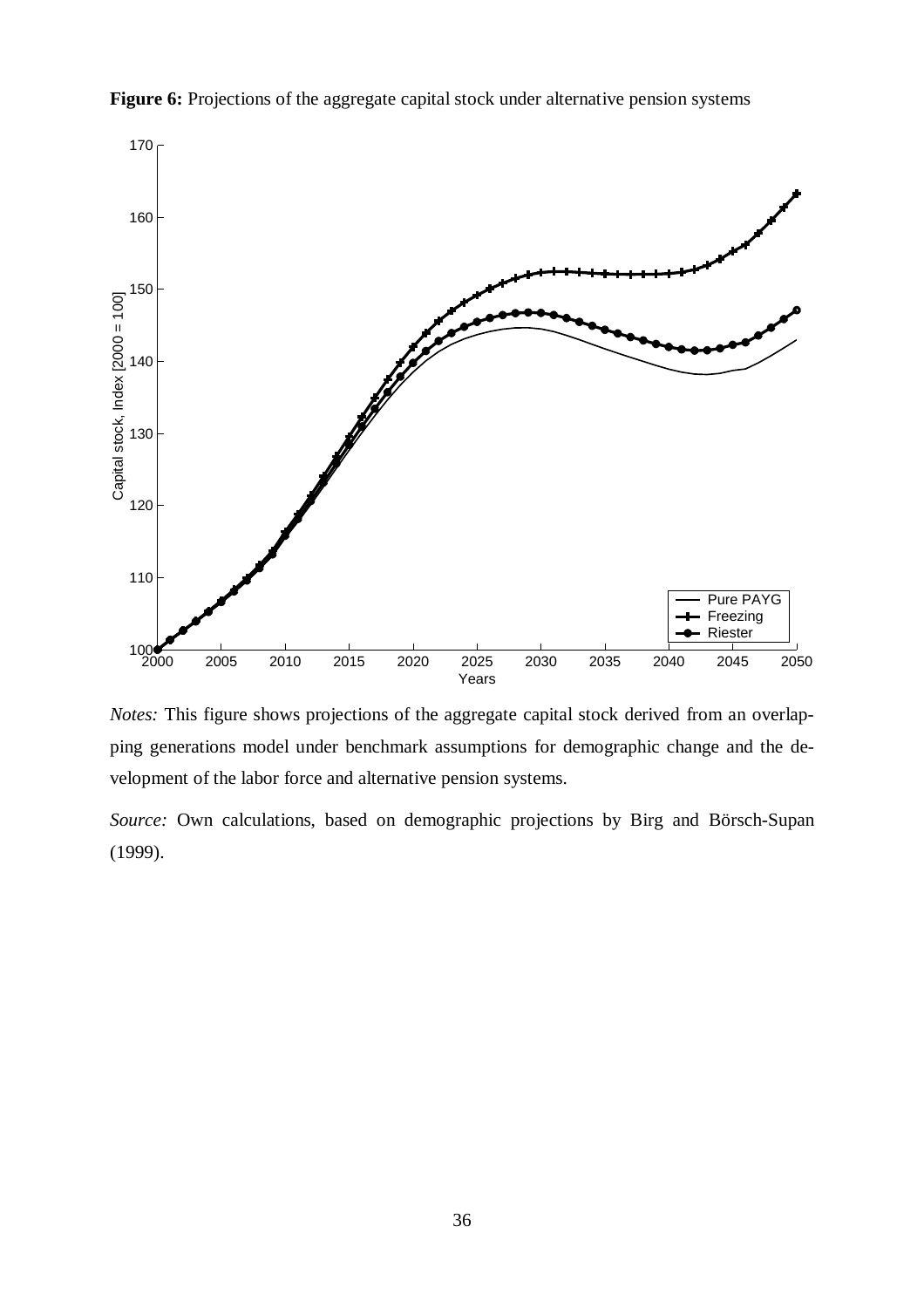

**Figure 7:** Projections of the rate of return to capital under alternative pension systems

*Notes:* This figure shows projections of the rate of return to capital derived from an overlapping generations model under benchmark assumptions for demographic change and the development of the labor force and alternative pension systems.